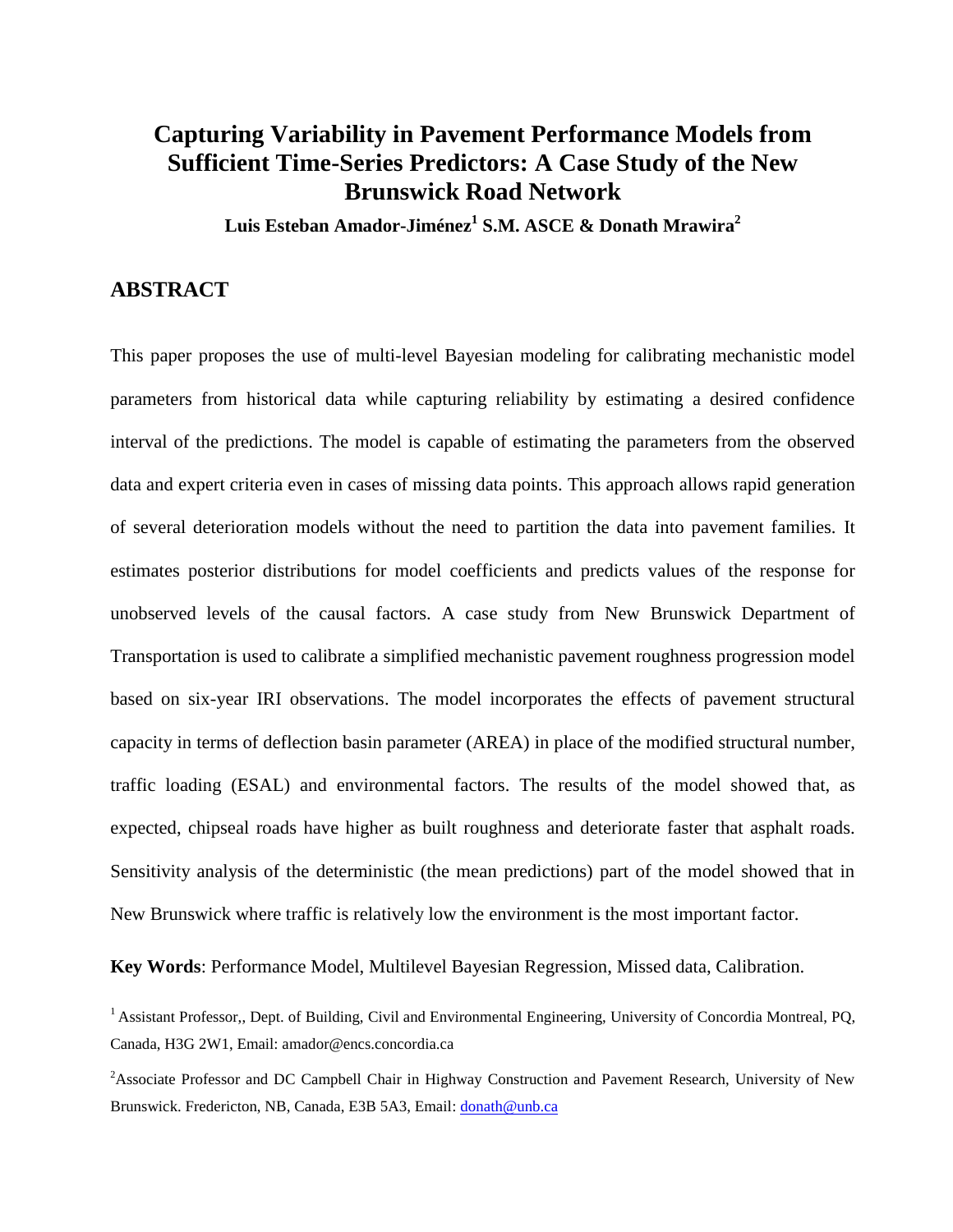### **INTRODUCTION**

Performance deterioration modeling and decision making tools (such as mathematical optimization) are at the core of any transportation asset management system. Current performance deterioration modeling lacks measures to explicitly show the associated uncertainty of the predicted response. State of the practice in performance deterioration models is based mostly on deterministic or mechanistic relationships which only give the mean condition at any time for any family of roads. While such predictions are acceptable as a starting point, their use within a transportation asset management systems precludes the capability to analyze works programs while exploring the impact of pavement predictions on the resulting plan, for example.

The exercise of allocating resources in any management system is commonly related to three major questions: what asset to treat, when to treat and which treatment to employ. The concept of operational windows is normally used to narrow the applicability of a given treatment to a candidate section depending on the condition at a given time. Trade-off decisions among competing assets are based on the overall efficiency obtained after selecting the best path of treatments and assets across time. Under such scheme, the performance deterioration modeling is required to provide accurate predictions of the mean expectation along with an expected range of variation (i.e., confidence interval).

Among existing methods for deterioration modeling, perhaps the most adequate are the mechanistic forms which directly relate observable causal factors with measurable responses. The process of adapting road deterioration models to local conditions requires the estimation of model parameters that reflect local conditions of environment, traffic loading, pavement strength, and observed distresses and damages.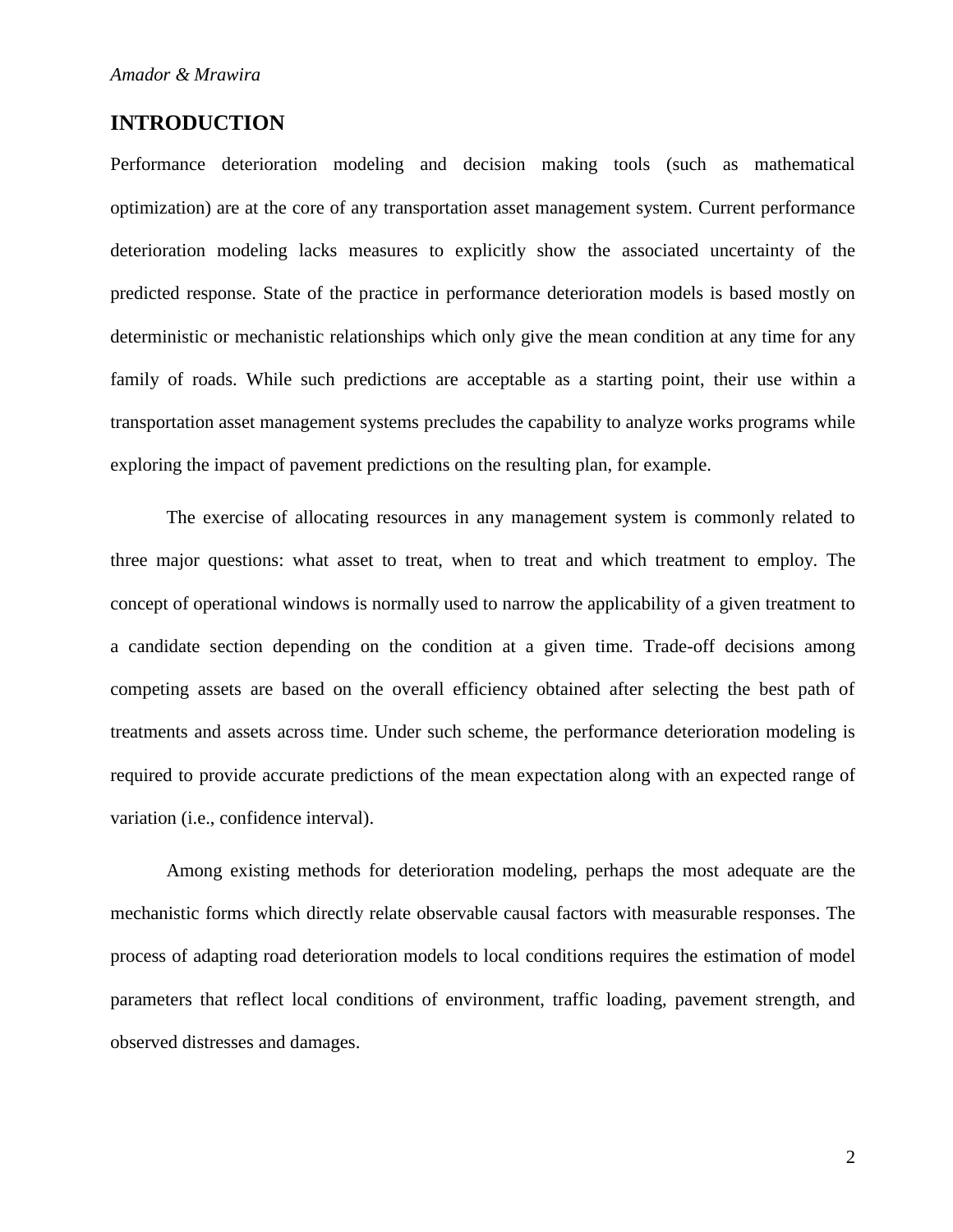# **OBJECTIVES**

- (1) To capture uncertainty in pavement performance modeling.
- (2) To calibrate mechanistic model parameters from locally observed data
- (3) To address practicalities on pavement performance modeling such as; incorporating

expert criteria and fully utilizing all available information even if there is missing data.

- (4) To generate several deterioration models for various pavement families in one step.
- (5) To correct biased performance models by borrowing information across groups.

# **REVIEW OF PERFORMANCE MODELING**

This section reviews historical advancements on performance deterioration modeling, focusing more on identifying deficiencies and drawbacks of classical approaches and then moving towards the identification of Multilevel Bayesian Modeling as the suggested approach for capturing uncertainty while being able to address a range of practicalities on pavement performance modeling.

### **Selection of Model Formulation**

According to Haas et al. (1994) and TAC (1997) there are four basic types of performance

deterioration models:

- Purely mechanistic: "the predictive measure is some primary response such as stress, strain or deflection," (TAC 1997).
- Mechanistic empirical: a dependent variable (response) is related to a "measured structural or functional deterioration" (TAC 1997) through a functional form (C-SHRP 1997).
- Empirical or regression: a dependent variable (response) is related to one or more independent variables "like subgrade strength, axle load applications, pavement layer thickness and properties, environmental factors and their interactions" (Haas et al. 1994).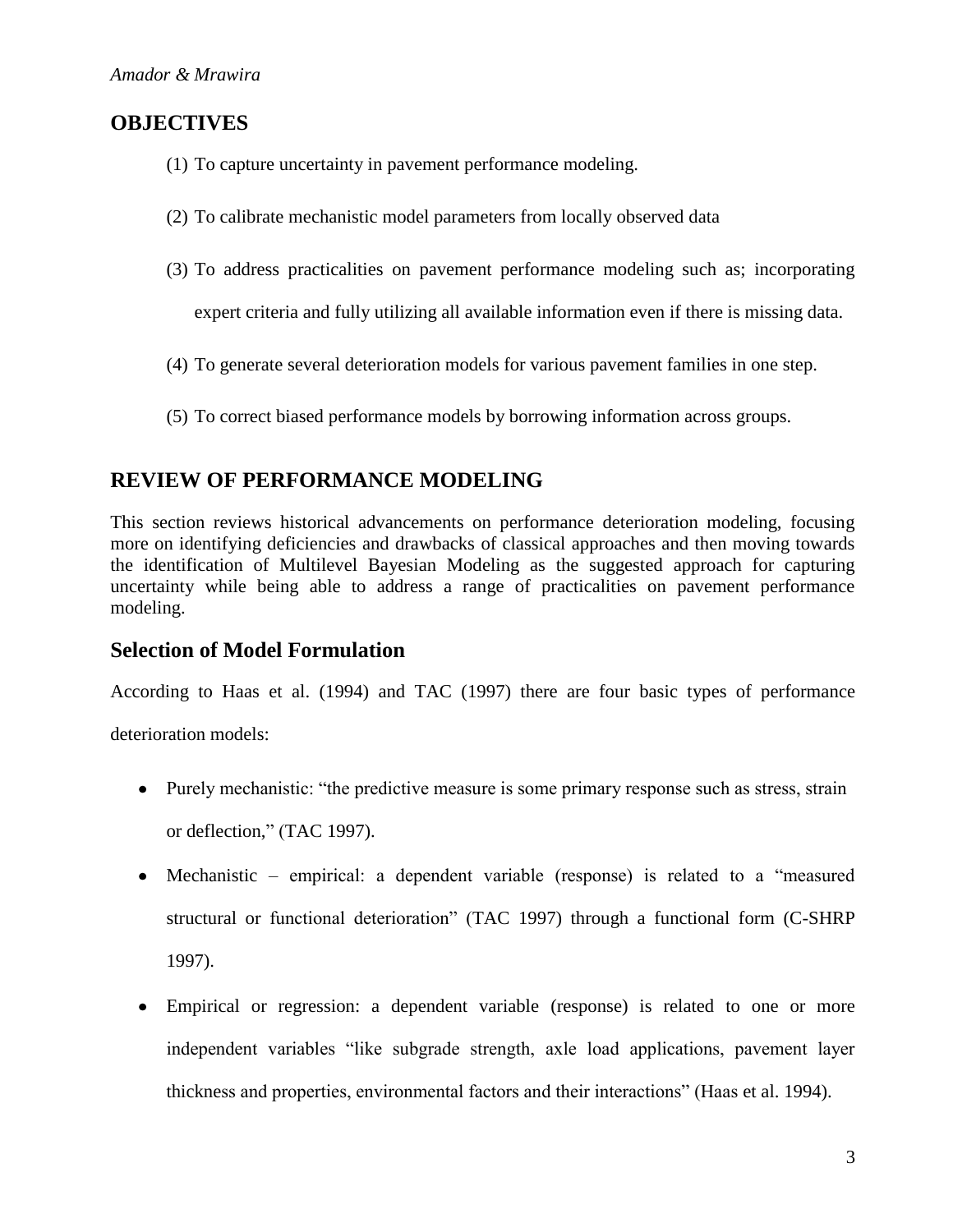• Probabilistic: "experience is captured in a formalized or structured way" (Haas et al. 1994) using transition probabilities matrices (TPM) from the Markov Chain approach.

Probabilistic methods such as the Markov Chain produce predictions in a way that shows associated variability. However, its very formulation lacks of robustness because it only mimics the changing dynamics from observed historical trends. It lacks the sensitivity to changes in the causal factors. Another approach is the use of regression. This approach has been criticized because of its limited transferability to regions where environmental conditions and traffic loading differs from the original one. Although this point of view of classical regression does not extends to Bayesian regression since the calibration of the regression coefficients from locally observed data can be used to adapt models to local conditions. This research demonstrates how functional forms of the mechanistic type (that explicitly relate measurable responses to observed factors), can be combined with probabilistic distributions and simulation in order to generate predictive models for dissimilar groups of pavement families, including reliability measures.

### **The Multilevel Bayesian Regression Model**

Bayes theorem is a probabilistic relationship that combines prior knowledge with observed information to produce an adjusted probability of any event. The theorem can be applied to the specific case of regression (TAC 1997). In such cases the theorem (Equation 1) works as the platform for estimating improved expectations of parameters or their predicted responses by combining prior knowledge (expert criteria or results from previous experiments) with observed data of the response and the causal factors (likelihood). The adjusted expression of the event probabilistic distribution is called the posterior. The process is embedded in a probabilistic expression in which the mean is represented by the classical mechanistic equation and the variance is represented by the variability of the model predictions for any specified confidence interval.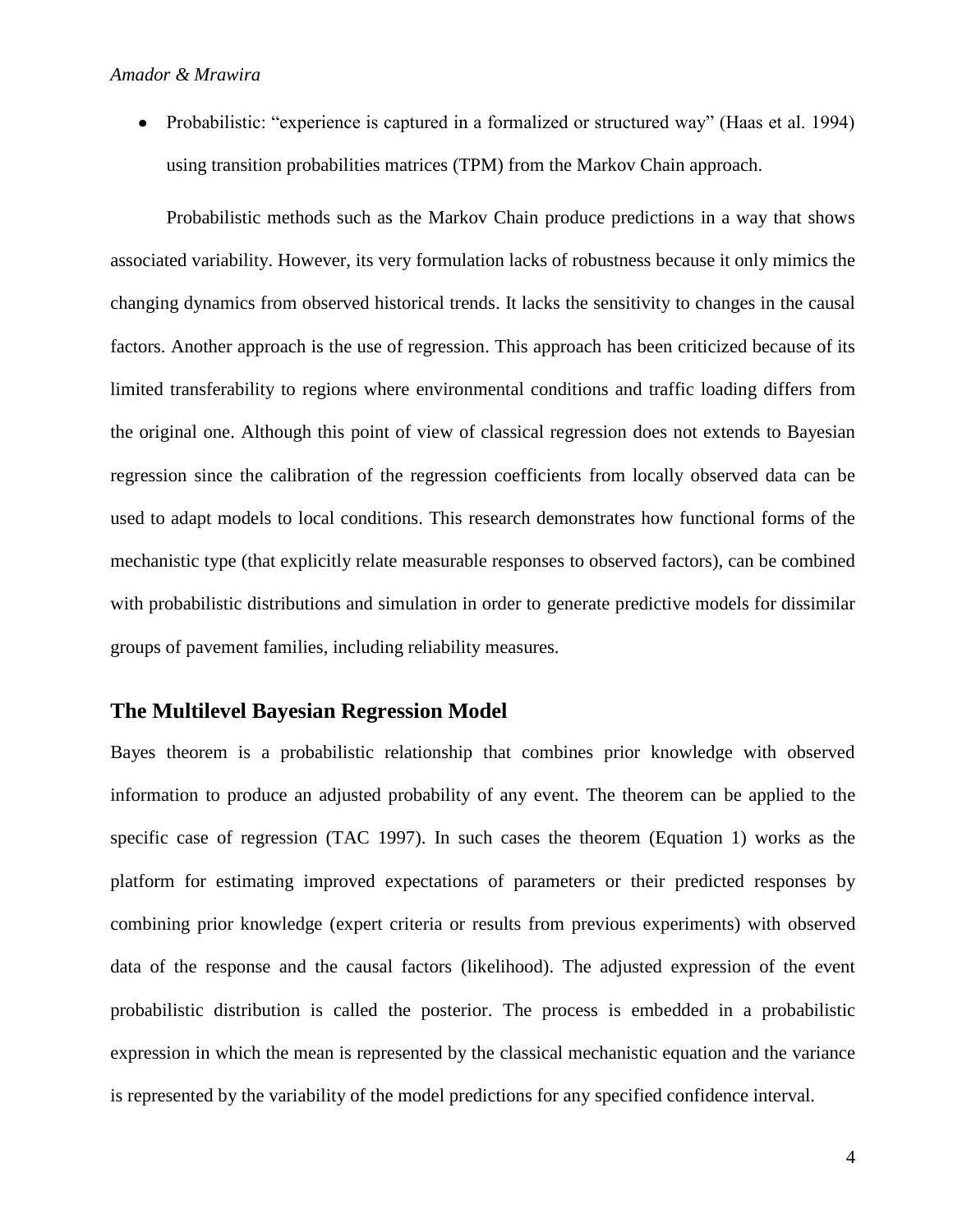Equation 1 shows Bayes theorem in its continuous form composed of three terms: the posterior which is given in terms of the likelihood of the data given a vector of model parameters (*θ)*, *P(data/θ)* times the prior knowledge *P(θ)* over the summation of all joint marginal probabilities. Hong and Prozzi (2006) explained that the denominator (known as the normalization constant) ensures that the sum of the probabilities adds to one (100%). Choosing the right prior has been a matter of debate (Spienhalter et al. 2009, Bishop 2006). In general, the likelihood is given by the available data and the prior from either previous investigations or expert criteria. Priors can be informative or non-informative. Non-informative priors are preferred whenever little is known about the process one is modeling, although in such cases the posterior will tend to look like the likelihood. Informative priors in the form of expert criteria or results from independent research will get mixed with the likelihood and produce an enhanced posterior distribution.

$$
P(\theta / Data) = \frac{P(data / \theta) \cdot P(\theta)}{\int P(data / \theta) \cdot P(\theta) \cdot d\theta}
$$
 [1]

Although Bayesian statistics has been known to be theoretically helpful they remained inapplicable for decades because of the lack of close form solutions to solve the integral in the denominator of Equation 1, until sampling techniques such as the Markov Chain Monte Carlo simulation became available.

As explained by Freitas (1999) sampling can be used as a technique of approaching the true value of complex integrals [e.g., area under a given probabilistic distribution  $p(x)$ ] by generating random values and counting their frequency within the limits of  $p(x)$ .

An alternative to solving complex functions such as the integral on Bayes theorem denominator, is that of sampling. Several techniques for sampling have been tested in the literature including rejection sampling, importance sampling, sampling importance re-sampling, and Markov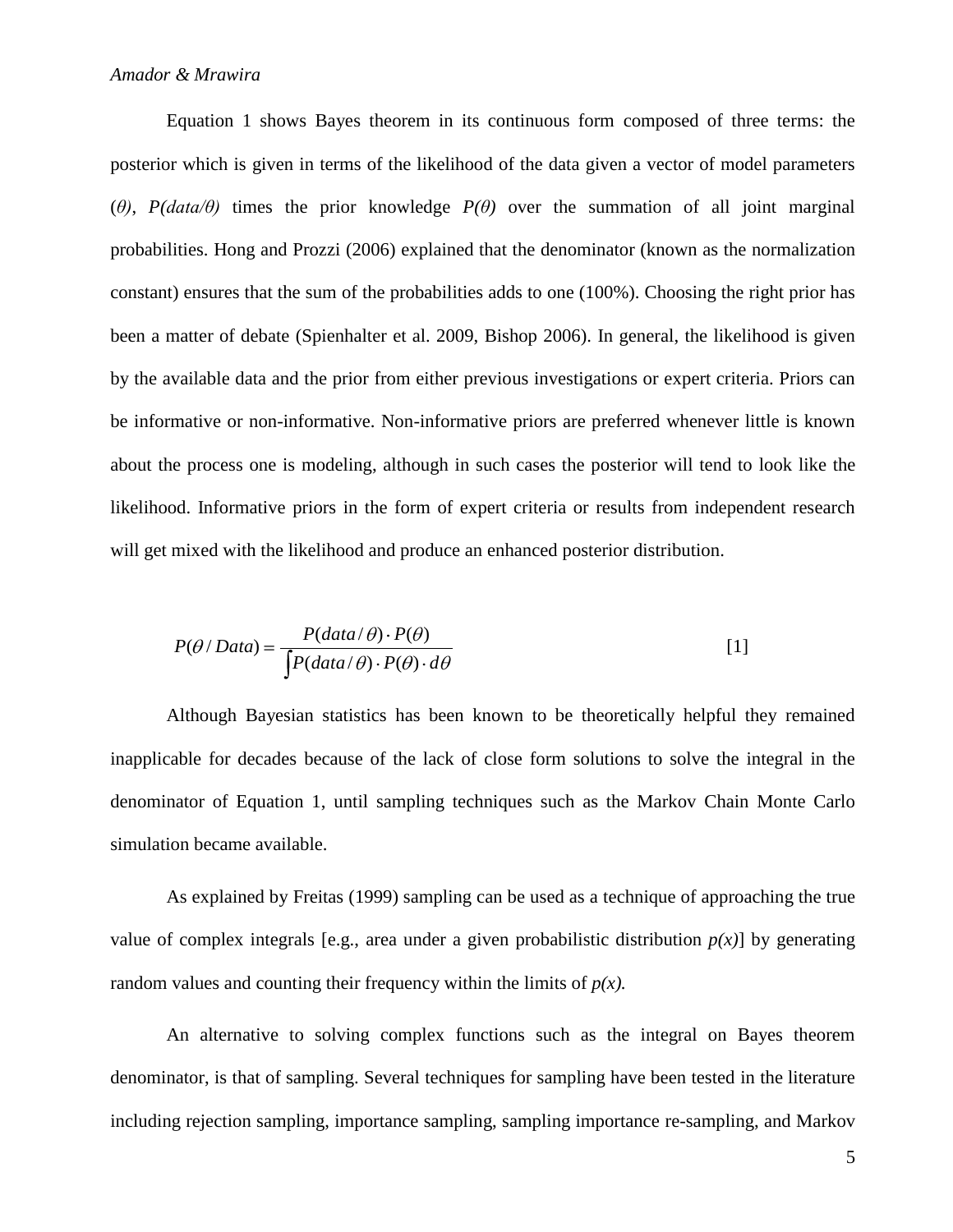Chain Monte Carlo (MCMC). The most comprehensive MCMC is the Metropolis-Hasting; all others are said to be derived from it (Andrieu et al. 2003).

Gamerman and Lopez (2006) explained that Gibbs sampling is a particular case of Metropolis-Hasting for acceptance (A), either 1 or 0. Gibbs sampling is a very attractive method of setting up an MCMC algorithm for getting the joint posterior distribution of all (causal factors) parameters. "The idea behind Gibbs sampling is that we can set up a Markov chain simulation algorithm from the joint posterior distribution by successfully simulating individual parameters from the set of *p* conditional distributions" (Albert 2007). The procedure goes by simulating in turn one value of each individual parameter (called one cycle of Gibbs sampling).

The idea of multilevel regression is that of having sub-populations of individuals sharing certain characteristics among the overall set of observations. This idea is close to that of homogeneous groups or families of pavements (Butt et al. 1989). Classical regression analysis lacks a formal mechanism to consider the generation of sub-models for such groups. It is generally accepted that the treatment of pavements within homogeneous groups produces more reliable predictions as they are closer in behaviour (George et al. 1992). However, the mechanism for creating such groups has not been clearly addressed.

A classical regression model fits observed data to a functional form which in turn can be used to predict non-observed values. Regression models always implicitly include uncertainty due to unobserved variables, which may lead to unreliable outcomes. Traditional regression models treat all data as individuals belonging to the same population and sharing the same characteristics, therefore, they are said to pool all data and obtain values for the regression parameters that produce the best fit (pooled model). The most popular approaches for fitting such models are minimum least square distances and maximum likelihood (Bishop 2006).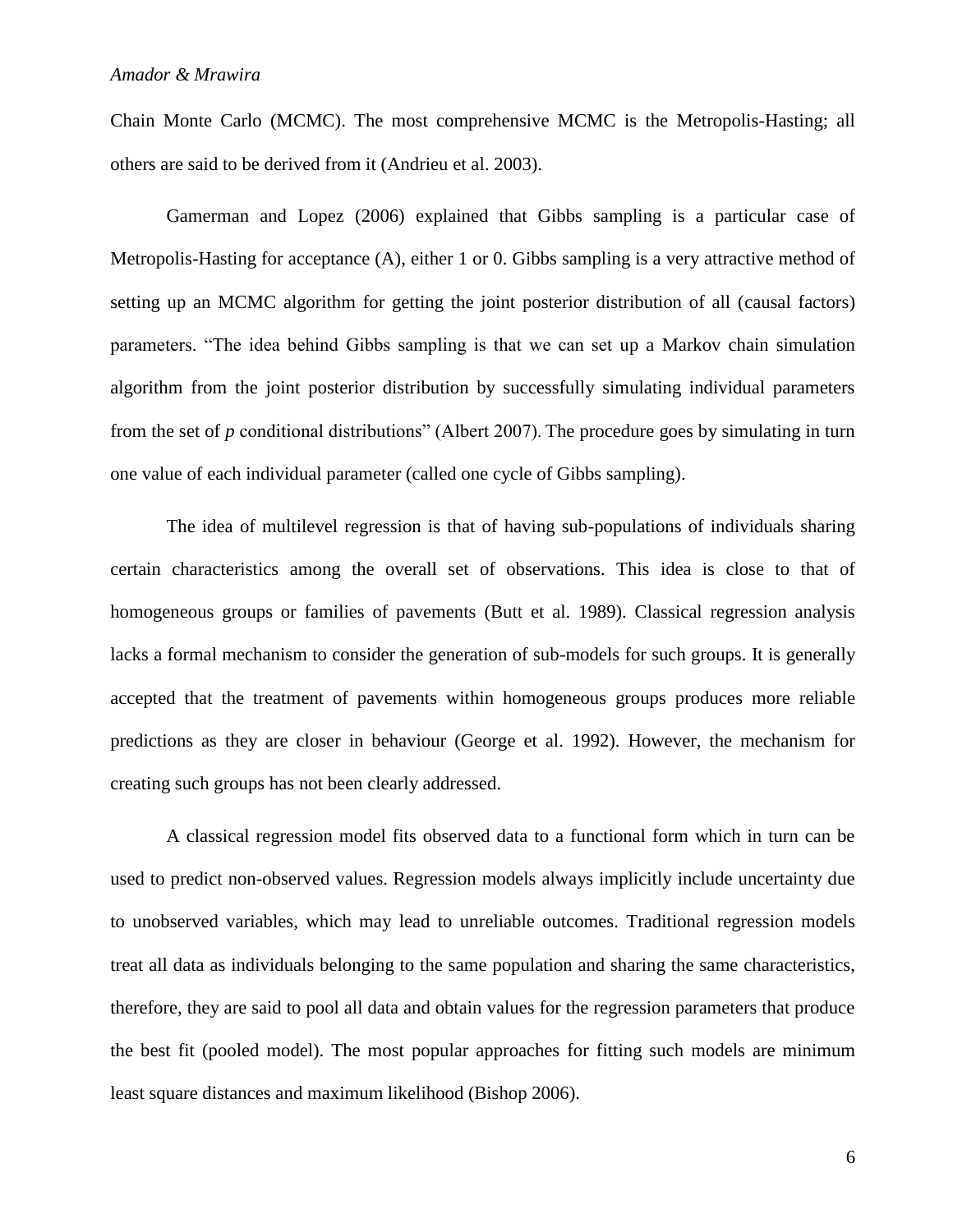#### *Amador & Mrawira*

The use of a regression model for the entire population, containing fixed parameters (known as complete pooled model) often produces bad fits with high dispersion translated into unreliable predictions. It is also possible to break down the population, creating ad-hoc groups. The formulation of specific regression models per group (no-pooled model) may improve the prediction whenever there are sufficient observations per group, which is not always the case. Rather, the recognition of multiple-levels (or hierarchies) allows the experimenter to improve the calibration of the regression coefficients. It is equivalent to accepting the existence of variable parameters controlling the intercept, shape and rate of deterioration of multiple models.

According to Gelman and Hill (2007) multilevel regression models recognize such nature by considering that the data is structured within different levels. Bayesian multilevel regression models go beyond by returning probabilistic distributions of the parameters instead of assuming fixed values (Bishop 2006). Bayesian multilevel models not only produce a more efficient inference of the regression parameters, but they also enhance the overall prediction by borrowing information across the groups to improve predictions for those clusters with few data (Spiegelhalter et al. 2009), Figure 1 illustrates four cases of groups with different levels of data and how partially pooled regression lines perform better as compared to complete and no-pooled models. Only observations for the no-pooled model are shown.

The Bayesian model proposed here assumes model coefficients to be stochastic variables and estimates a posterior probabilistic distribution from a combination of expert criteria and the observed data. Any Bayesian Regression modeling requires prior information for the stochastic nodes (variables). A functional form is used to represent the mean, *E*{\*} accompanied by a variance term, *VAR*{\*}. Finally, both elements are embedded in a probabilistic distribution (normal in this paper) and a few thousand iterations are performed employing a MCMC simulation, which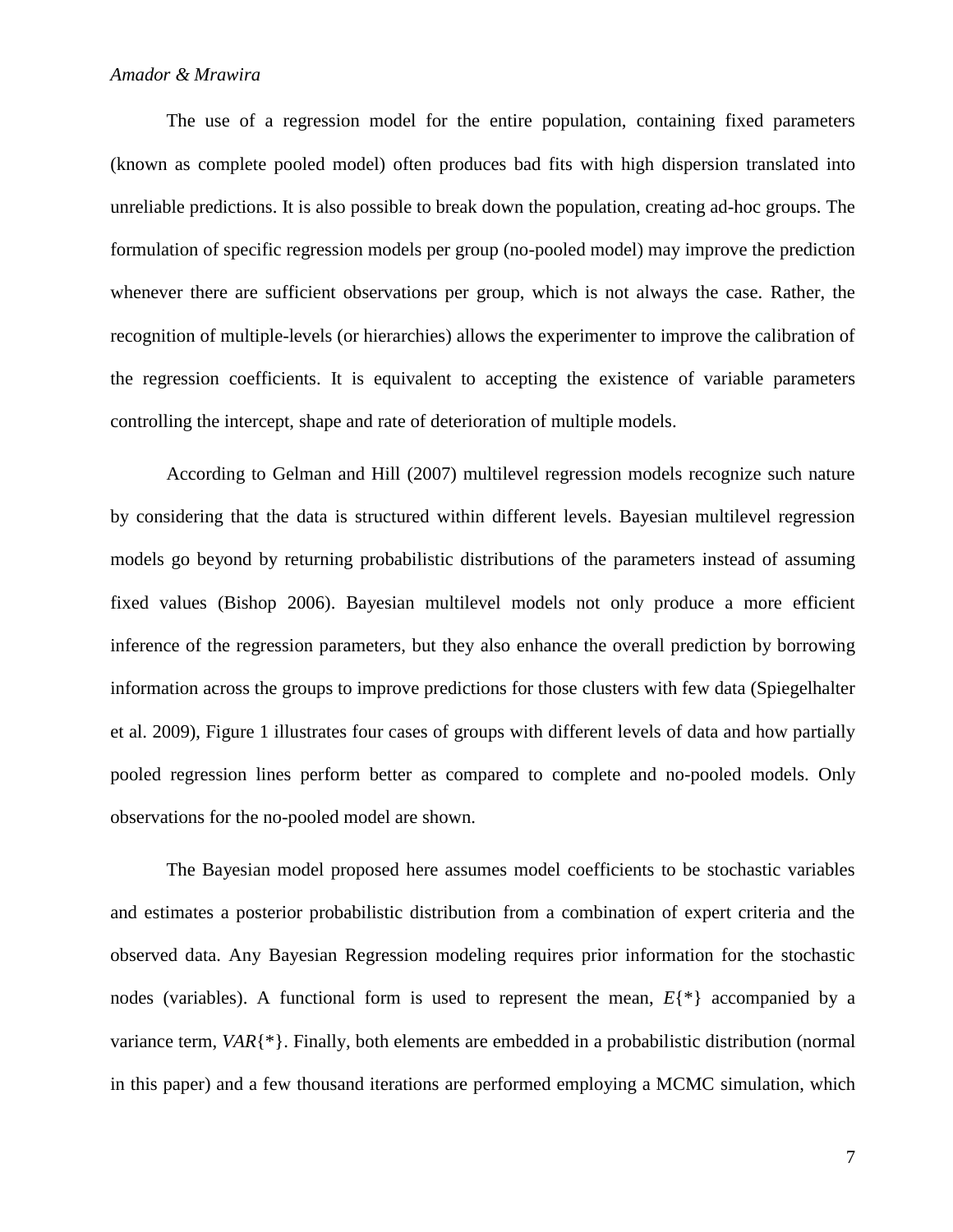is divided in two steps: the first part (known as the "burn-in") consisted of a few thousand iterations conducted until the convergence of the model. The second part consisted of some extra few thousand more iterations and its results produce the posterior distributions of the parameters and the predictive model for pavement deterioration.



*Figure 1.* **Comparison of performance on groups with different availability of data**

In summary, the use of Multi-level Bayesian regression modeling has several advantages: (1) it provides a probabilistic estimation of expected responses (condition) at any point in time; (2) it is capable of estimating parameters from observed data (hence the ability to re-calibrate the model to local conditions); (3) it is possible to incorporate expert criteria; (4) it weighs the expert opinions, knowledge and reasonable expectations with observed data to produce a better prediction; and (5) it borrows strength across groups in order to improve predictions on those with few observations.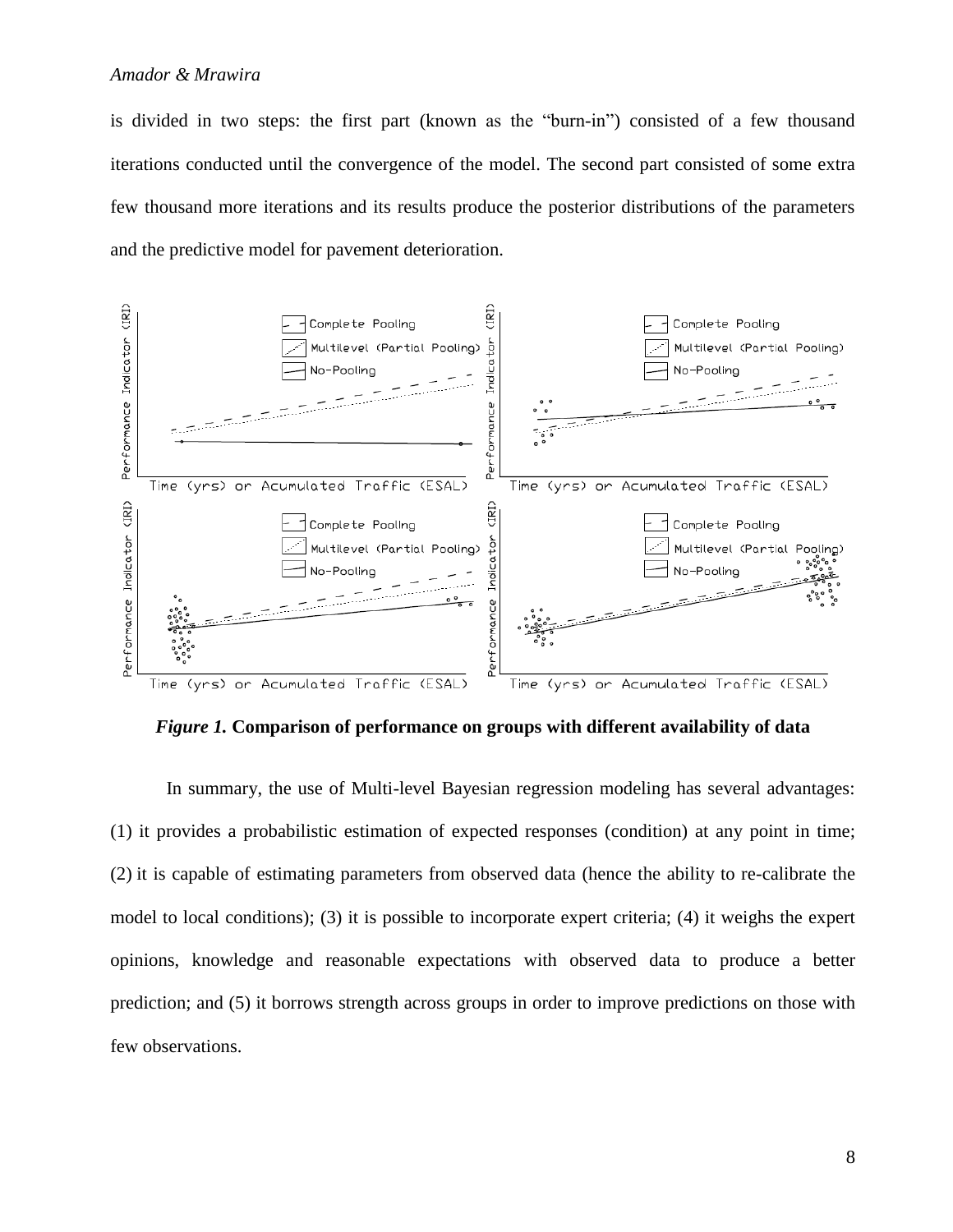# **DATA ANALYSIS**

#### **The case Study Data Set**

This paper uses a case study to demonstrate the power of the multi-level Bayesian regression method in estimating deterioration model parameters and the associated uncertainty. Time progression of pavement roughness (IRI) of a provincial network is used as an example. The case study is based on the arterial and collector road network of the New Brunswick Department of Transportation (NBDOT). The entire road network comprises 6580 km of asphalt concrete (AC) pavement and 9664 km of chip seal roads grouped into four classes: national, arterial, collector highways, and local numbered and named roads.

The first challenge is always that of integration of all available relevant data from different sources, and collected over different years and systems. The available data for the case study consisted of linearly referenced International Roughness Index (IRI) data, point-data of Dynaflect deflections and traffic volumes in terms of average annual daily traffic of trucks (AADTT). Composition of truck traffic required for computing equivalent single axle loads (*ESAL*) was available in Excel files with values given for some control points along major corridors. Traffic data was transformed into *ESAL* employing the load equivalency factors proposed by RTAC (1986) as exemplified by TAC (1997). Manual assignment of the traffic load (*ESAL*) across the network was required in this case. Environmental data coming from weather stations was incorporated to the closest road segment using a proximity criterion. The international roughness index (IRI) data was available in plain text format for every 160 m segments. Deflection data employed to build an "*AREA*" deflection basin parameter was available every 200 meters. A linearly referenced base map was created with segments of pavement every 160 meters. The final map contained all segments with IRI, *AREA* (strength parameter), *ESAL* (traffic loading) and environment factors assigned.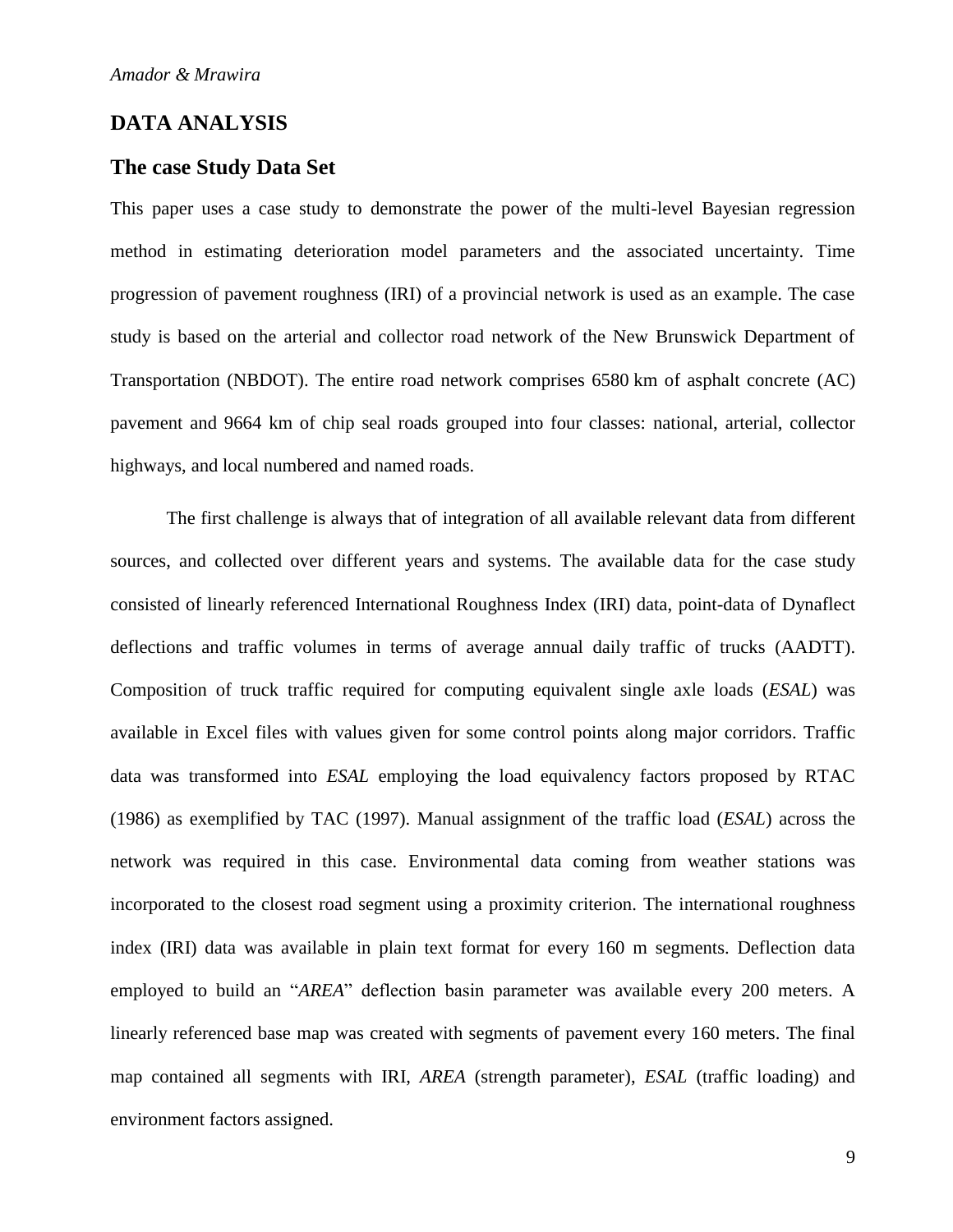The deflection basin parameter "*AREA*" (Equation 2) was used instead of the modified structural number since the thickness of the pavements was unknown. The "*AREA*" parameter provides a measure of load-bearing capacity or strength of the pavement. Studies have shown that deflection basin parameters (such as *AREA*) have high correlation with pavement strength, strains in pavement layers and observed deterioration (Kim 1998). The surface deflection is highly dependent on the environment conditions such as temperature and moisture in the base and subgrade. The normalized *AREA* deflection is positively correlated to the strength of the pavement without accounting for the subgrade. It is also known that the deflection at the centre of the load,  $D_0$  is negatively correlated to the subgrade bearing capacity (Foxworthy and Darter, 1989).

$$
AREA = 6 \cdot \left[ 1 + 2 \cdot \left( \frac{D_1}{D_0} \right) + 2 \cdot \left( \frac{D_2}{D_0} \right) + \left( \frac{D_3}{D_0} \right) \right]
$$
 [2]

where; *D0, D1, D2, D<sup>3</sup>* are Dynaflect deflection readings at zero offset, first, second and third geophones, respectively.

Other data such as surface type, functional class and last year of rehabilitation was available in indexed tables. Manual integration of these data with the condition database was used to establish ages for the final selection of road segments for analysis. The final dataset contained 3790 segments of 160 m (1/10 of a mile). Table 1 summarizes the available data and its range.

**Table 1. Summary of available information from 1991 to 1996**

|      | ESAL/year | IRI<br>(m/km) | <b>Area</b><br>basin | <b>Surface</b> | <b>Functional</b><br>class | Year | <b>Moisture</b><br><b>Index</b> | Freeze<br>thaw<br>days/year |
|------|-----------|---------------|----------------------|----------------|----------------------------|------|---------------------------------|-----------------------------|
| From | 82,839    | 0.66          | 11                   | Chipseal       | Arterial                   | 1967 | 60                              | 11.58                       |
| To   | 1,213,990 | 11.68         | 36                   | Asphalt        | Collector                  | 2006 | 100                             | 19.2                        |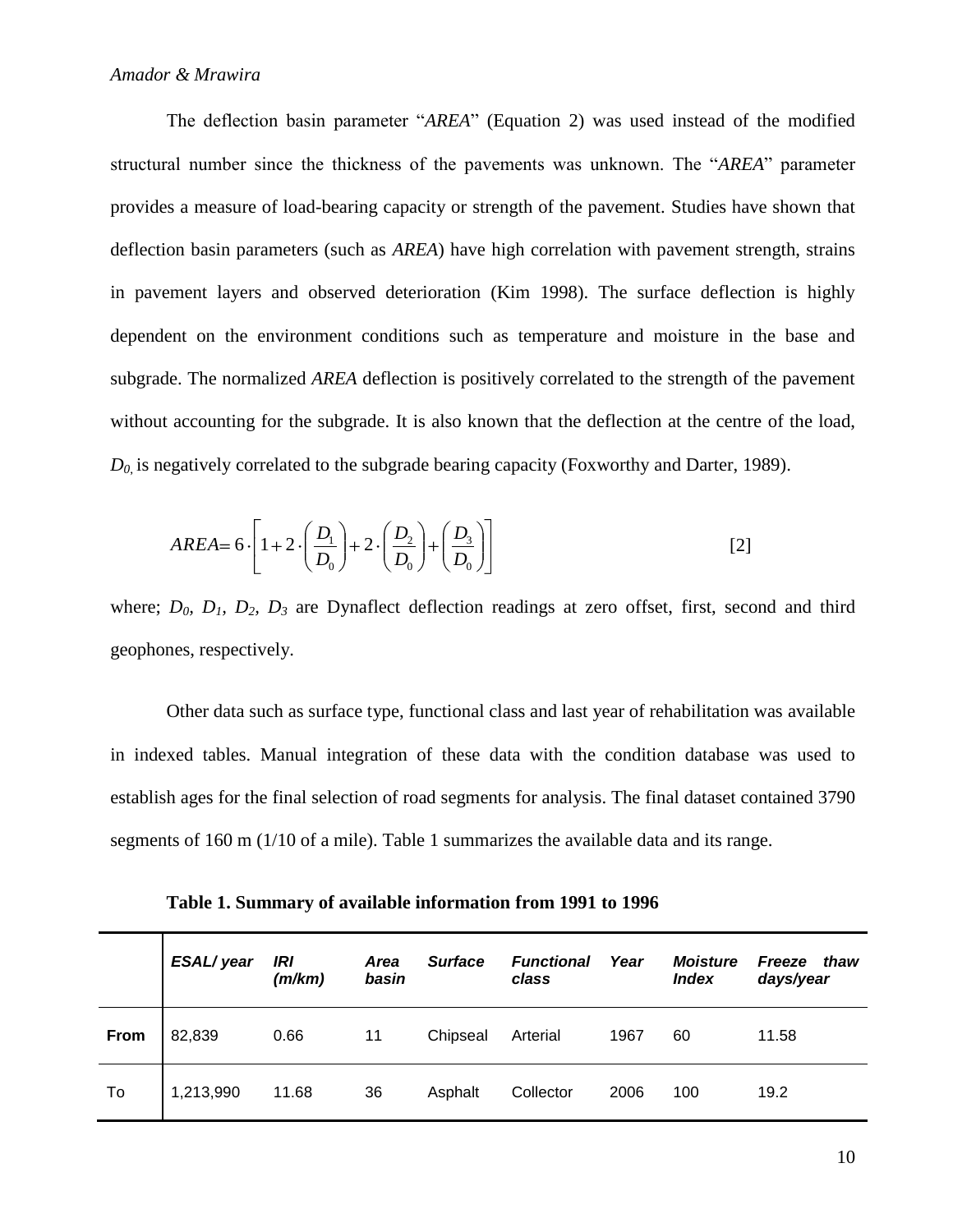The selected sections showed deteriorating trends varying in time length according to several factors influencing the deterioration such as: surface type, environmental region and traffic intensity. Therefore the data was broken into 18 datasets responding to different combinations of surface type, environment region and traffic intensity. Figure 2 show initial deterioration trends for some of those combinations of the causal factors. These trends were obtained by fitting observed mean changes on condition from 1994 to 1995 as suggested by Amador and Mrawira (2009).



KEY: *(A) Asphalt, (C) Chipseal road, (H) High traffic intensity, (M) Moderate traffic intensity, (L) Low traffic intensity, (3) (2) and (1) Environmental regions for more than 17 days/year, between 14 and 17 and less than 14 days/year of freeze-thaw cycles, respectively.*

*Figure 2.* **Initial deterioration models for asphalt and chipseal roads at different traffic intensity and environmental regions**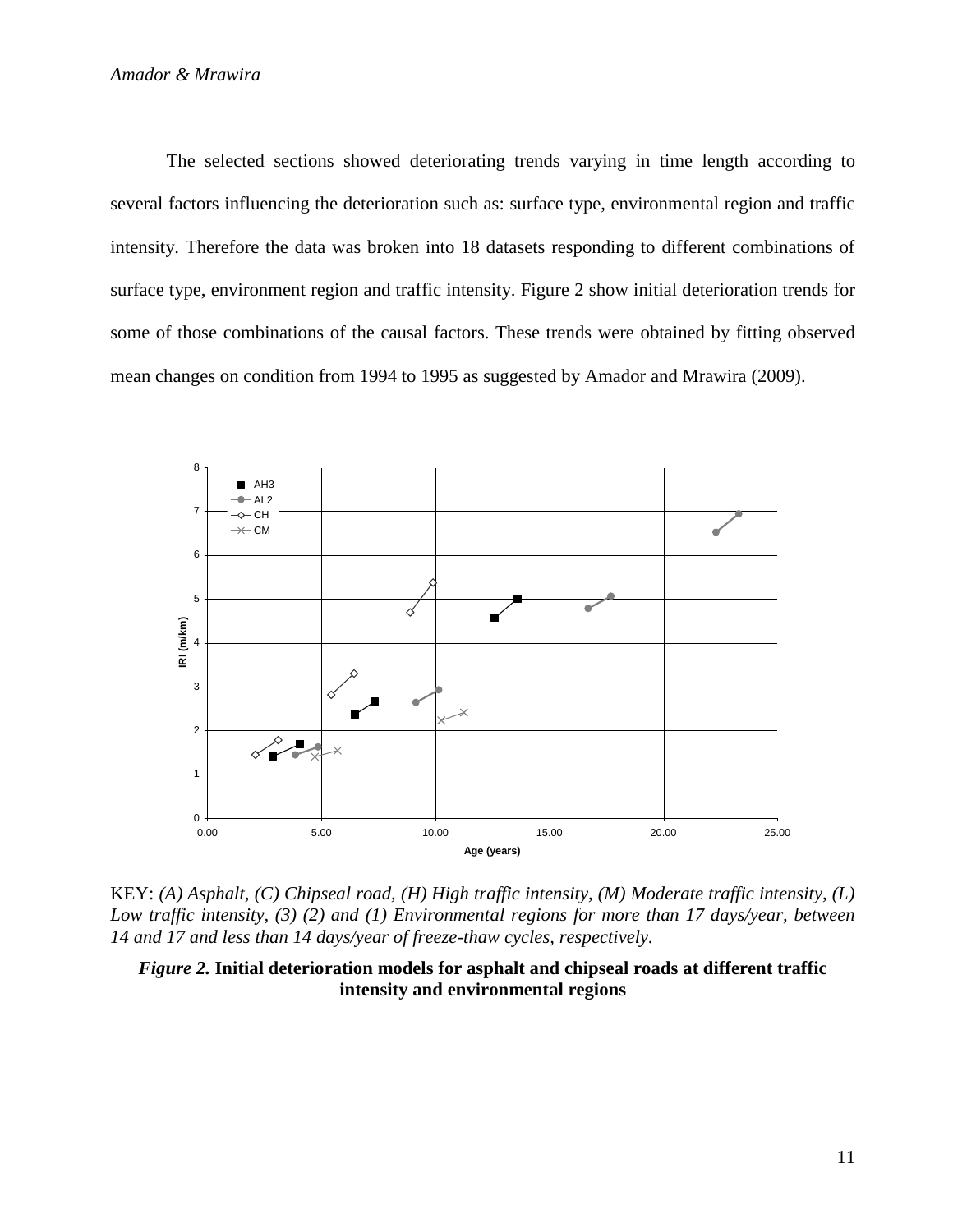#### **Dealing with Missing data**

Missing data is a common issue in research and practice of engineering. Creating a database of predictors and responses for deterioration modeling does not escape this reality. Entire datasets with missing predictors are normally dropped off the analysis and hence the final model is build upon a reduced number of observations.

One possible solution for not wasting partially available information is by estimating the missing predictors. For the particular case of time-series, missing data can be estimated from the available data points by establishing trends and using them to fill in missing data. However this requires manual processing. This approach has been criticized from theoretical and practical points of view. Theoretically, filling in a missing value with any value (the mean of the trend) misrepresents the spread and reduces the standard error of the overall prediction. From the practical point of view, there are no guarantees that the subset of sections employed to generate the missing value share the same key characteristics of the original group and this can bias the prediction.

In some cases it is possible to infer missing data from the available data. Another alternative for using partial records is by randomly generating the missing predictor from a probabilistic distribution that itself maintains the characteristics of the observed data without biasing it. Such approach provides integrity, not only in the predicted response, but also in the variability. In this respect, the WINBUGS software suite (Spiegelhalter et al. 2009) is able to address the issue of missing values by assuming that they come from a probabilistic distribution. WINBUGS employs this technique to carry out the Bayesian computations for finding the posterior distributions of those parameters of interest. This method is fast and allows the modeller to overcome the challenge of missing data that would otherwise be neglected. Extrapolation of values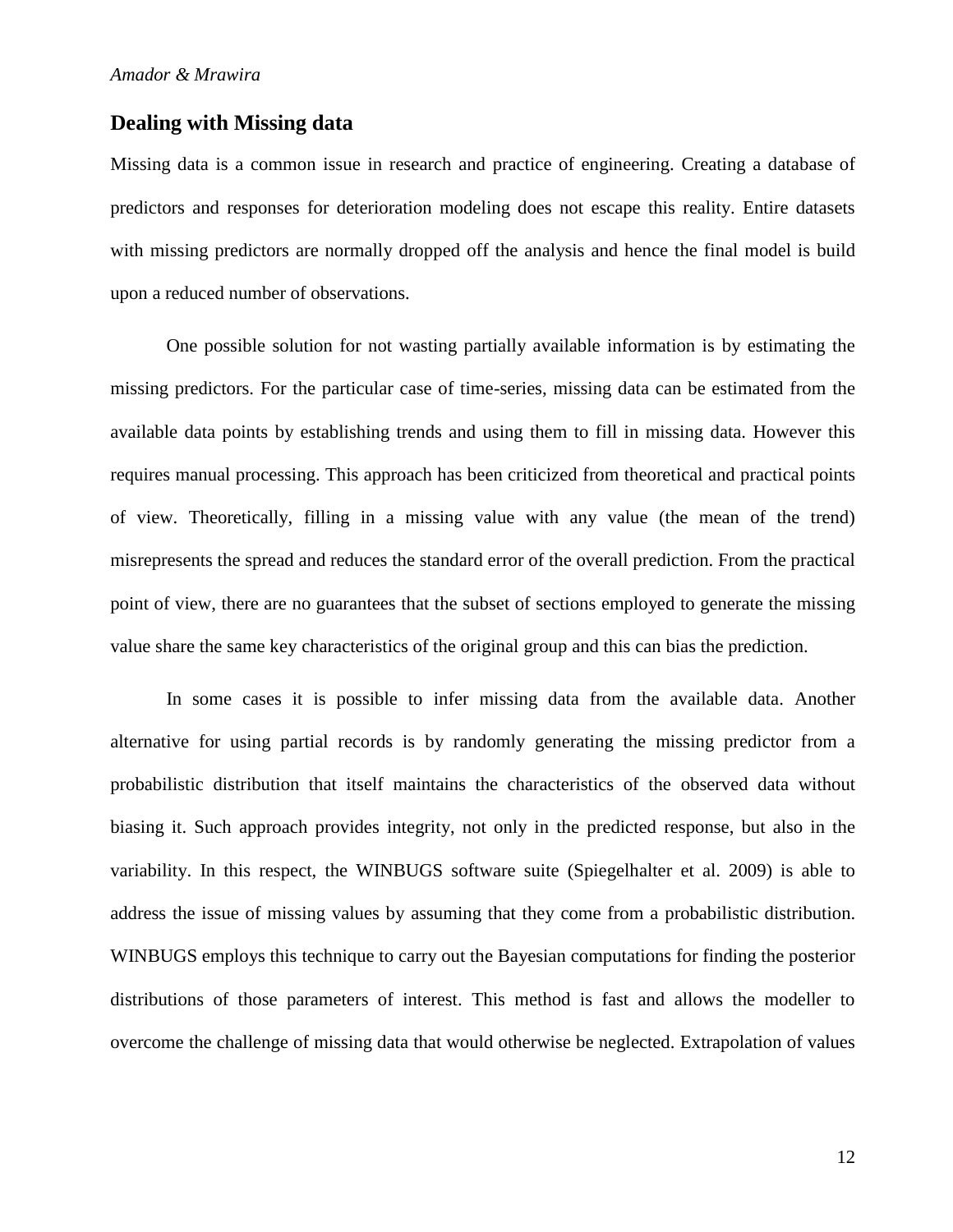can be done by mixing both approaches (i.e. estimation from other available data accompanied by random generation) such approach is exemplified in the case study.

The absence of "*AREA*" (i.e. surrogate for pavement strength) would have signified an important reduction of the sample size. Hence a procedure to handle this issue was developed for this particular case. The extrapolation of missing values was done through a semi-random approach. This approach filled in missing data with the adjusted closest observation since a temporal – spatial point of view. The adjustment was randomly generated from a normal distribution of the differences between two consecutive observations in order to account for the deterioration in condition.

The *AREA* deflection basin parameter data was carefully reviewed to identify and remove those sections that may have received structural improvement. If the *AREA* parameter increased from one year to the next, the data was retained; otherwise it was dropped from subsequent analysis. The assumption is that any section that exhibited significant strength improvement, must have received treatment. For example, in the event of missing values during 1995 a value was generated to fit the missing by assuming that the value are normally distributed with a mean of 0.769 and standard deviation of 0.707. The mean and standard deviation values were obtained from the available data before filling in the missing values.

There were sections of the database (17%) for which no values of the "*AREA*" parameter were available and therefore a full random generation of their values was required in WINBUGS. The procedure consisted of assuming that the missing values come from a probabilistic distribution such that the distribution will not affect the final variability of the model. The assumption of a normal distribution is able to align the observed standard deviation and hence will not affect the standard error of the estimated model.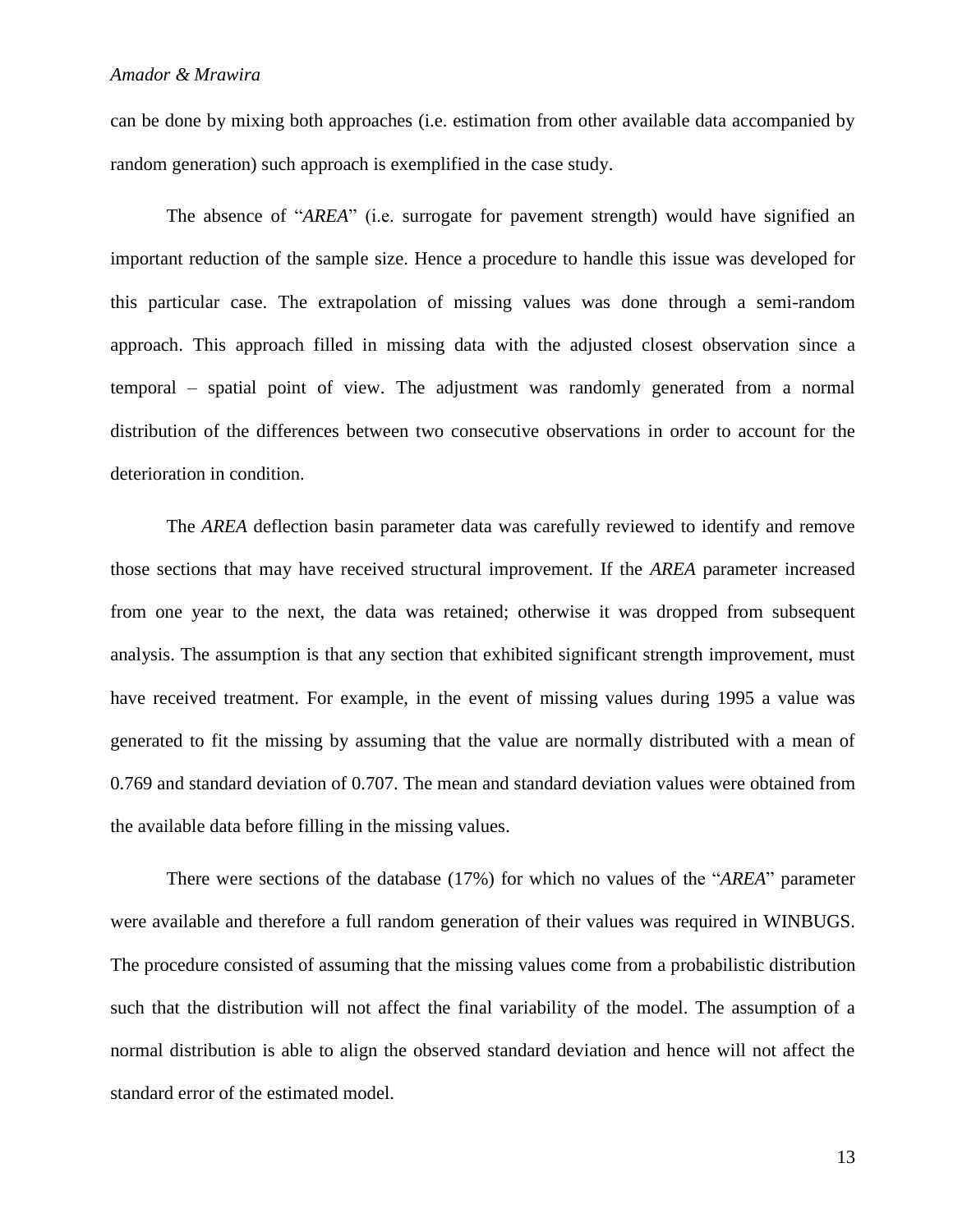#### **Environmental Effects on Pavement Roughness**

Natural Resources Canada (1995) divides the province in several zones corresponding to values of moisture index of 60, 80 and 100. Thornthwaite (1955) established a climate system for classifying regions according to the annual amount of moisture and energy balance. Thornthwaite moisture index is the result of a soil water deficit containing precipitation and evapotranspiration, requiring the knowledge of temperature, rainfall and vegetative coverage for the region under study. According to Thornthwaite (1955) for a region varying from humid to arid the moisture index goes from 100 to -100 (low moisture index corresponds to drier, less humid climates).

Pavements were grouped based on the moisture index and assigned a value of the environmental coefficient *m* as defined by Paterson and Attoh-Okine (1992) and Watanatada et al. (1987). However, values of such coefficient for temperature freezing - humid zones were not available. Hence, an extrapolation from those values presented in Watanatada et al. (1987) was used to find the required values. This extrapolation produced values of the coefficient *m* of 0.07, 0.074 and 0.08 for moisture indices 60, 80 and 100, respectively. These values were used as prior mean in the Bayesian model.

Another environmental criterion was that of freeze-thaw cycles. The freeze heave effect is known to accelerate the deterioration of pavements and ground structures (Khan, 2008). The maximum daily temperature data from Environment Canada from 1971 to 2000 was used to produce a count of days when temperature changed from positive to negative from one day to the next. This was used as a measure of potential of freeze heave effect on pavements. Data from forty nine stations in New Brunswick was spatially merged with the road network employing a proximity criterion. Three environmental regions were created for the province. Those having the most freeze-thaw cycles and the highest moisture index (100%) are expected to suffer a higher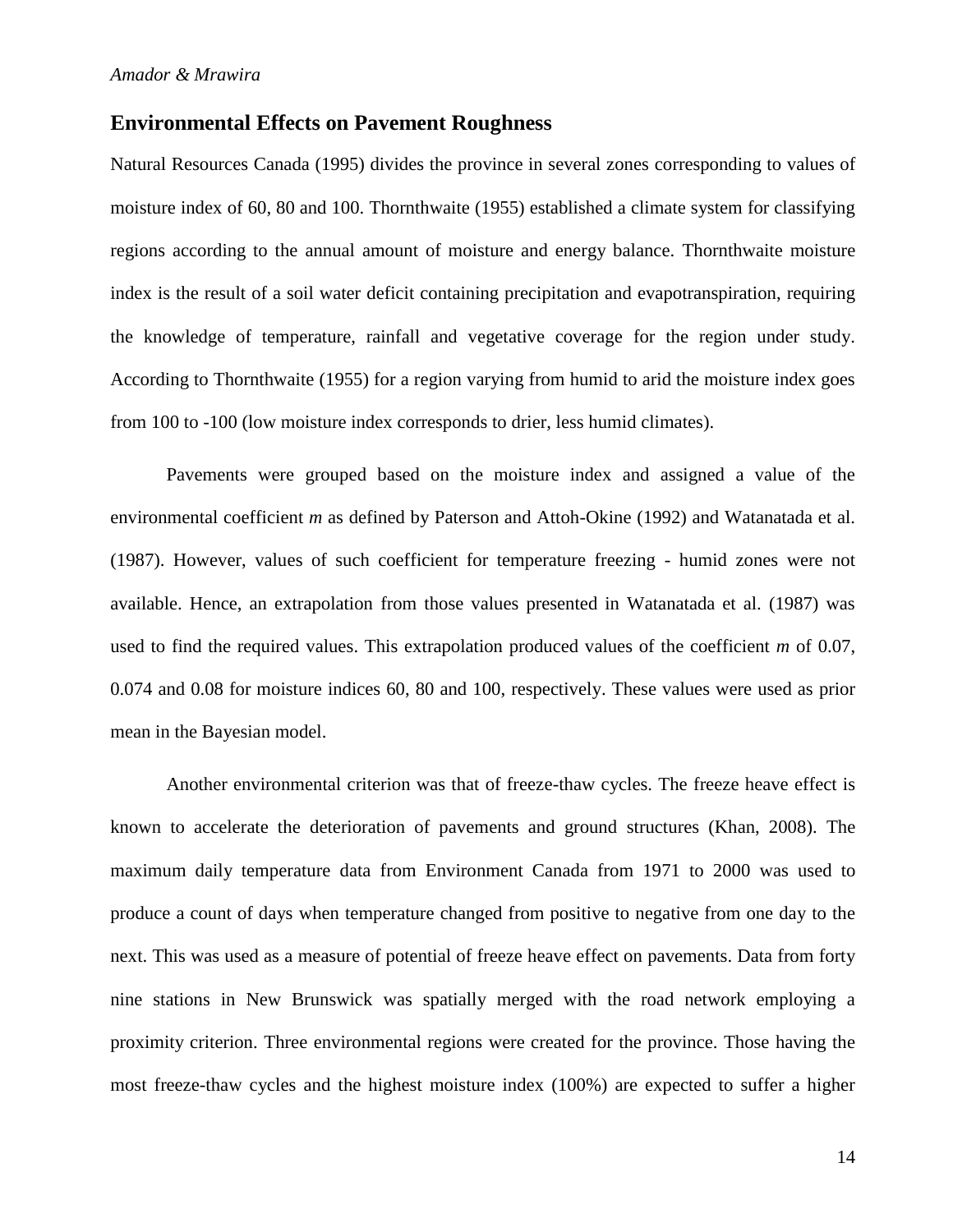degree of deterioration if other causal factors (i.e. same intensity of traffic loading and similar structural strength) remain constant.

### **Selection of Model Functional Form**

The goal of this present work is to demonstrate how multi-level Bayesian regression can be used to estimate a mechanistic deterioration model and characterize the uncertainty. A case study to demonstrate such goal was built on an existing mechanistic formulation. The simplified roughness model developed by Paterson and Attoh-Okine (1992) was adopted (Equation 3). The parametric equation is part of the original formulation of the Highway Design and Management (HDM-III) Model developed by Watanatada et al. (1987). It relates the change in roughness to three causal factors namely, the environment, the surface defects and the structural deformation. Traffic loading and the time since last rehabilitation are also causal factors.

$$
RI_t = e^{mt} [IRI_0 + a \blacktriangleleft + SNC \right]^{-5} \cdot NE_t]
$$
 [3]

where,  $RI_t$  = roughness at pavement aged *t* [international roughness index, in m/km];  $IRI_0$  = initial roughness [m/km, IRI];  $NE<sub>t</sub>$  = cumulative ESALs at age t (million *ESAL*/lane); *t* = pavement age since last rehabilitation or construction (years);  $m =$  environmental coefficient (Watanatada et al. 1987); *SNC* = structural number modified for subgrade strength;  $IRI_0$  and *a* coefficients were obtained from fitting the model to observed data.

The term  $e^{mt}$  introduces the deterioration of the pavement due to environmental factors. It was recommended to fix the power coefficient for the pavement strength (Paterson and Attoh-Okine 1992).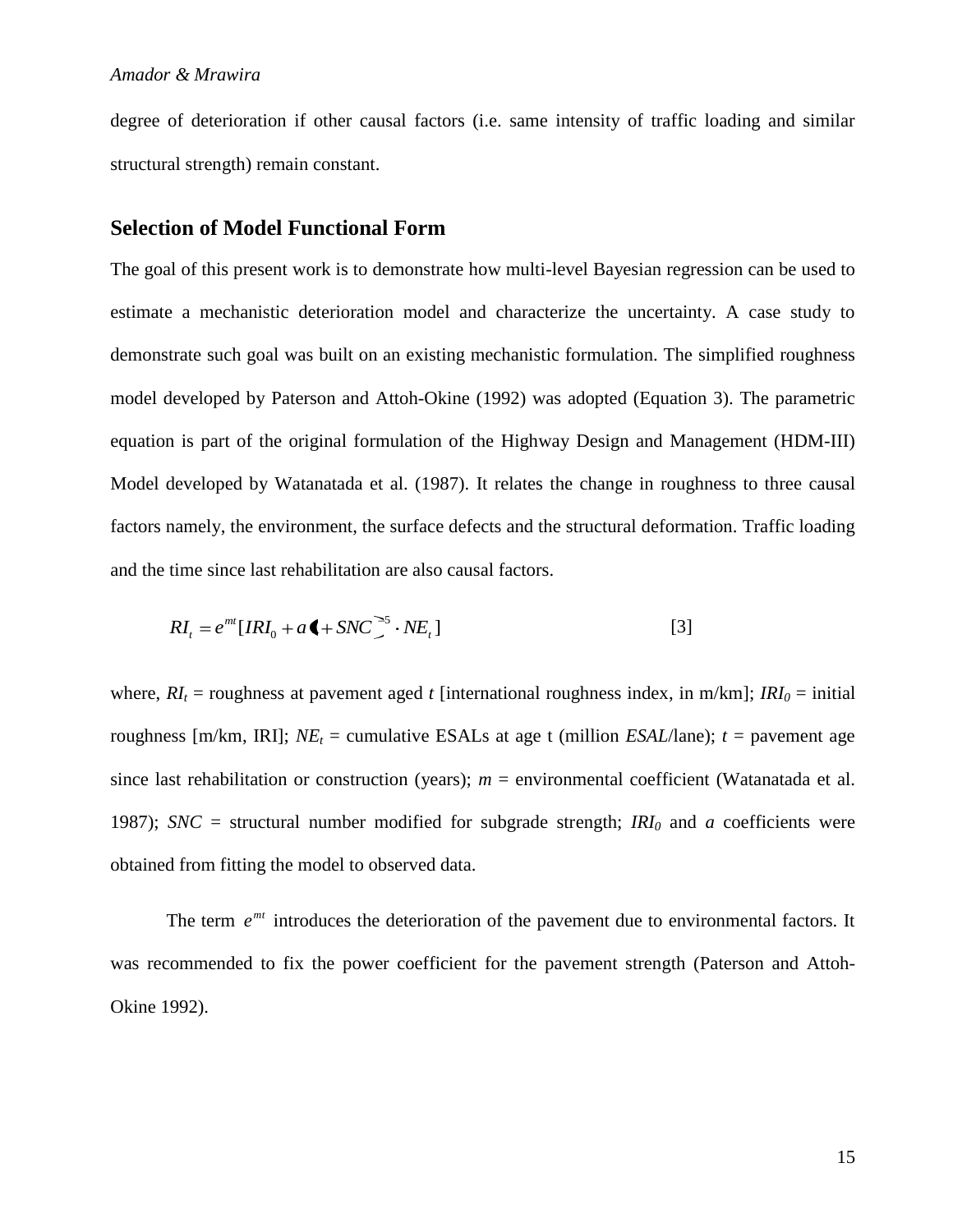For the case study of the New Brunswick network, available data consisted of pavement deflections, traffic loading and environmental data (in the form of moisture index and freeze-thaw cycles).

Information on layer thicknesses was unavailable and therefore it was impossible to compute modified structural numbers. It was argued that the modified structural number reflects the ability of the pavement to withstand loading, hence deflections readings (either Dynaflec or FWD) are correlated to the structural number. The modified structural number coefficient (*SNC*) was replaced by the "*AREA*" deflection basin parameter. This change in model specification (by replacing *SNC* by *AREA*) is expected to affect the alpha coefficient in the model.

The selection of the formulation for relating roughness with available causal factors was also limited by availability of surface distress data (Paterson & Attoh-Okine 1992) and other damage indicators. Due to the absence of such data the simpler relationship (Equation 3) was adapted for this case study. However, that functional form was changed since initial IRI data was not available. The initial IRI was assumed to be a stochastic variable,  $β$  to be estimated by the model (Equation 4).

$$
RI_t = e^{m \text{age}} \left[ \beta + \alpha \text{A} \text{R} E A \right]^{S} \cdot NE_t \tag{4}
$$

The final calibration of the coefficients was left to be estimated from the observed causal factors and levels of roughness (m/km of IRI). Precise information from the treatment tracking system in NBDOT allowed the incorporation of age since last rehabilitation or reconstruction; hence the effect of the term  $e^{mage}$  was fully taken into consideration.

Equation 4 was used as the mean of the stochastic response IRI for predicting the performance progression across time. This equation was embedded in a normal distribution for a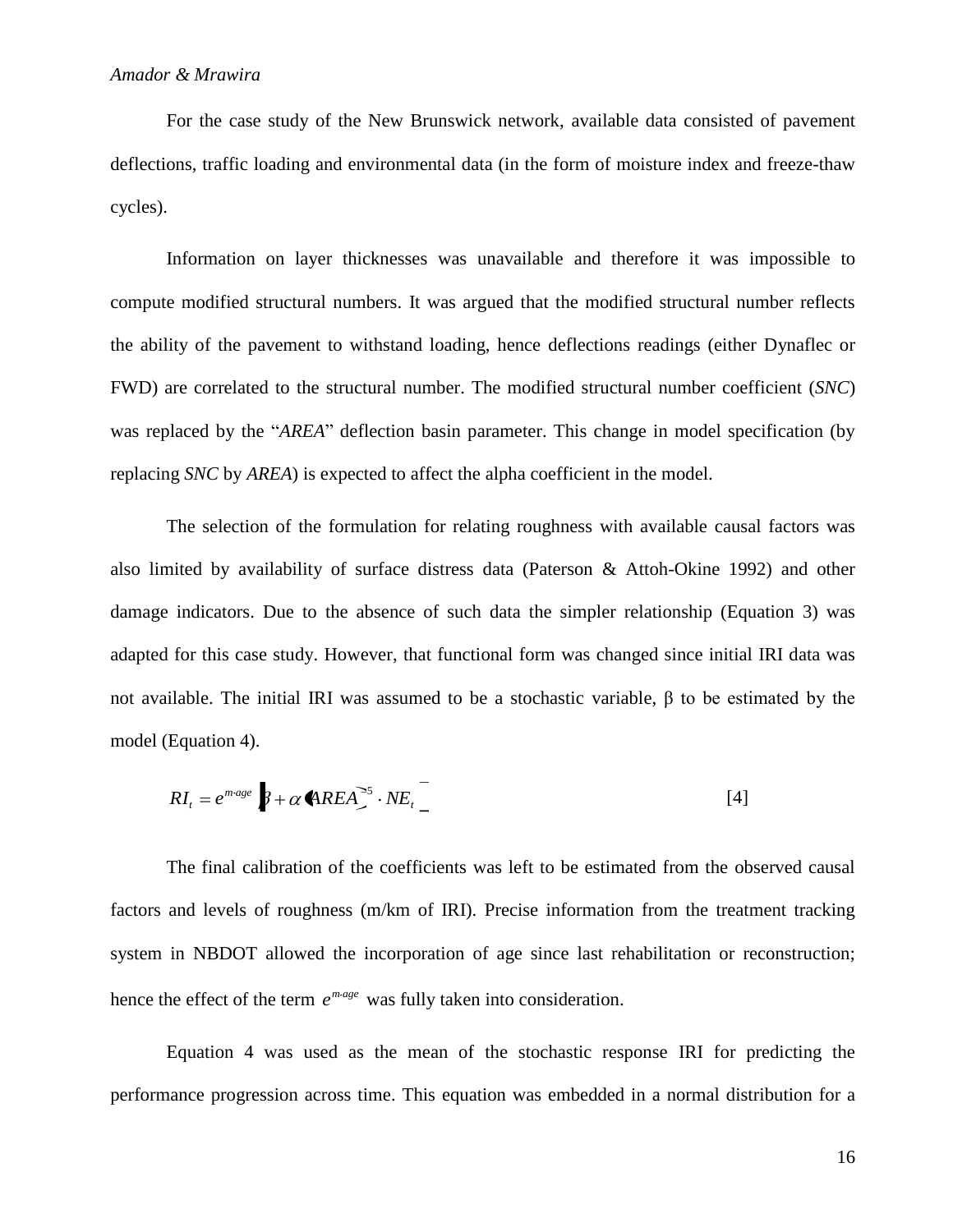multilevel Bayesian regression model in order to obtain probabilistic distributions for each coefficient. The multilevel Bayesian model carries computations across groups and return probabilistic distributions of every parameter.

#### **Key Analysis Steps for a Multilevel Bayesian Model**

A Bayesian model must contain (1) mean of the response; (2) precision; (3) estimate of priors; (4) probabilistic distributions of the parameters and some initial guess or starting point for their values; and (5) the observed data. In this case, another term was required: (6) probabilistic distribution for the missing "*AREA*" values. The assumption of probabilistic distributions for every parameter per class was also required to satisfy the multilevel modeling.

Two separate multilevel models were analyzed: (a) one for estimating the probabilistic performance deterioration based on environmental regions and, (b) another one based on surface type. Although models for other condition indicators are possible, IRI was chosen since treatment allocation decisions commonly rely on surface condition. Previous studies have also correlated IRI with riding comfort index (RCI) (TAC 1997), and with pavement condition index (PCI) (Mrawira et al. 2008).

IRI as presented in Equation 3 (or 4) disregards the levels (or structures –nested or not) in the data pertaining to traffic intensity, environmental zones or surface type. Therefore multi-level models considering environmental regions and surface type were developed for IRI as a function of several factors: accumulated traffic (million of *ESAL*), pavement age (years), environmental coefficient *m*, pavement strength area, and pavement age since last rehabilitation. The model presented by Equation 4 was used as the expectation of the predicted response IRI. Effects for the multilevel structure were studied to determine deterioration models per environment zones and surface type.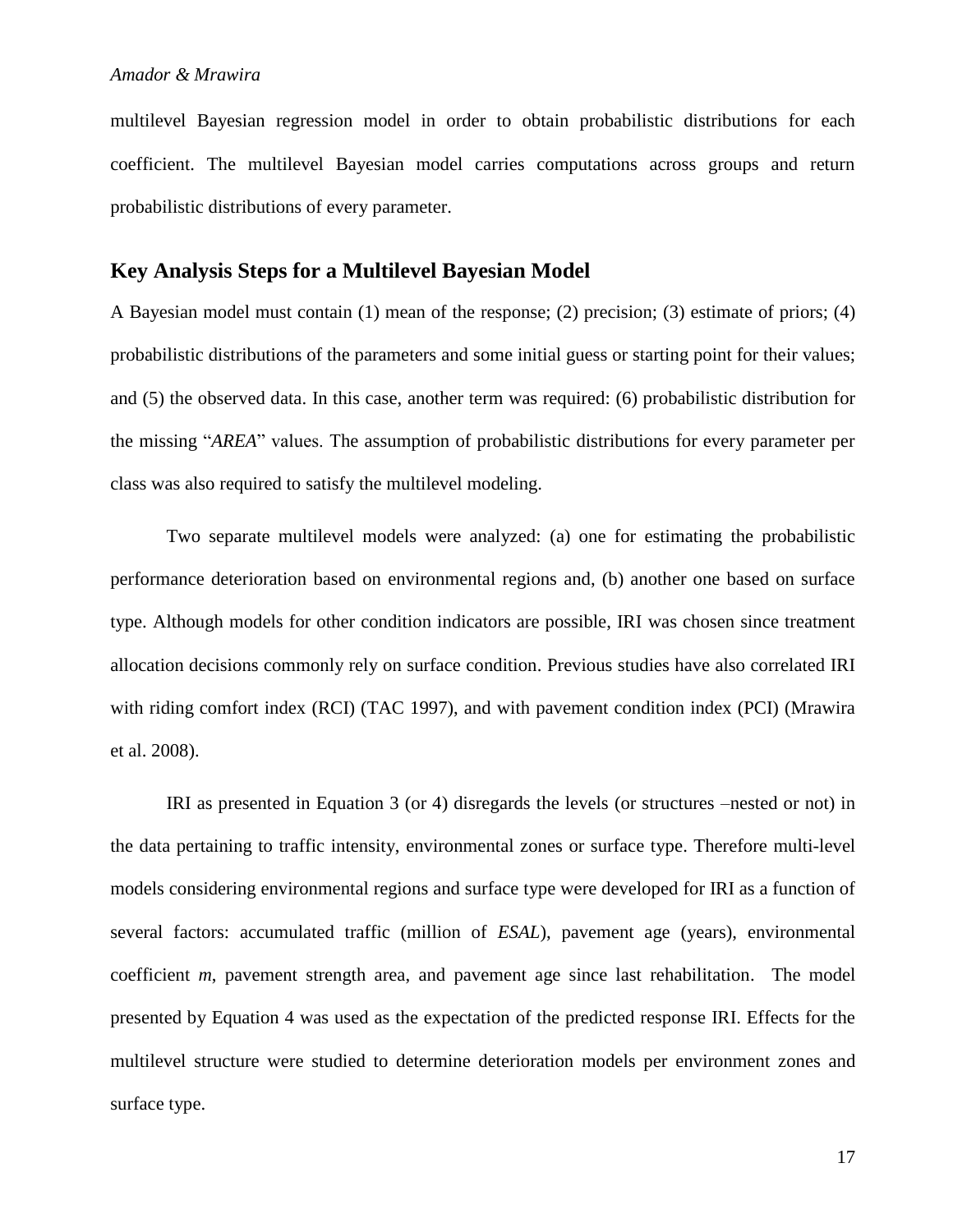#### *Amador & Mrawira*

The model functional form contains 2 parameters with clear interpretation:  $\beta$  (beta) represents the initial IRI value and α (alpha) the rate of deterioration on the main component given by traffic intensity and pavement strength. Both were introduced as stochastic variables of normal distributions with priors defined in terms of mean and precision. The priors were selected as: β (beta) with a normal distribution with mean of 1.4 and precision of 16, which theoretically allow it to fluctuate from 1.25 to 1.65 and  $\alpha$  (alpha) with a normal distribution with mean of 168 and precision of 0.0001 which allow it to fluctuate from 168 to 368. However WinBUGS works in such a way that it may cross those "boundaries" depending on the evidence (observations of casual factors), providing a very reliable mechanism for calibrating mechanistic expressions to local factors, even if the "initial priors" of the modeler are biased.

# **RESULTS AND DISCUSSION**

Results of the IRI probabilistic performance model for New Brunswick are divided in three: (1) multilevel performance prediction for environment, (2) two-level performance prediction model per surface type and (3) nested environment into surface type.

Initial opinion (prior) may suggest that environment do not play a significant role – at least for asphalt roads with high traffic intensity. The initial deterioration trend fitting (Figure 3) based on observed mean changes on IRI condition from 1994 to 1995 gave a misleading model.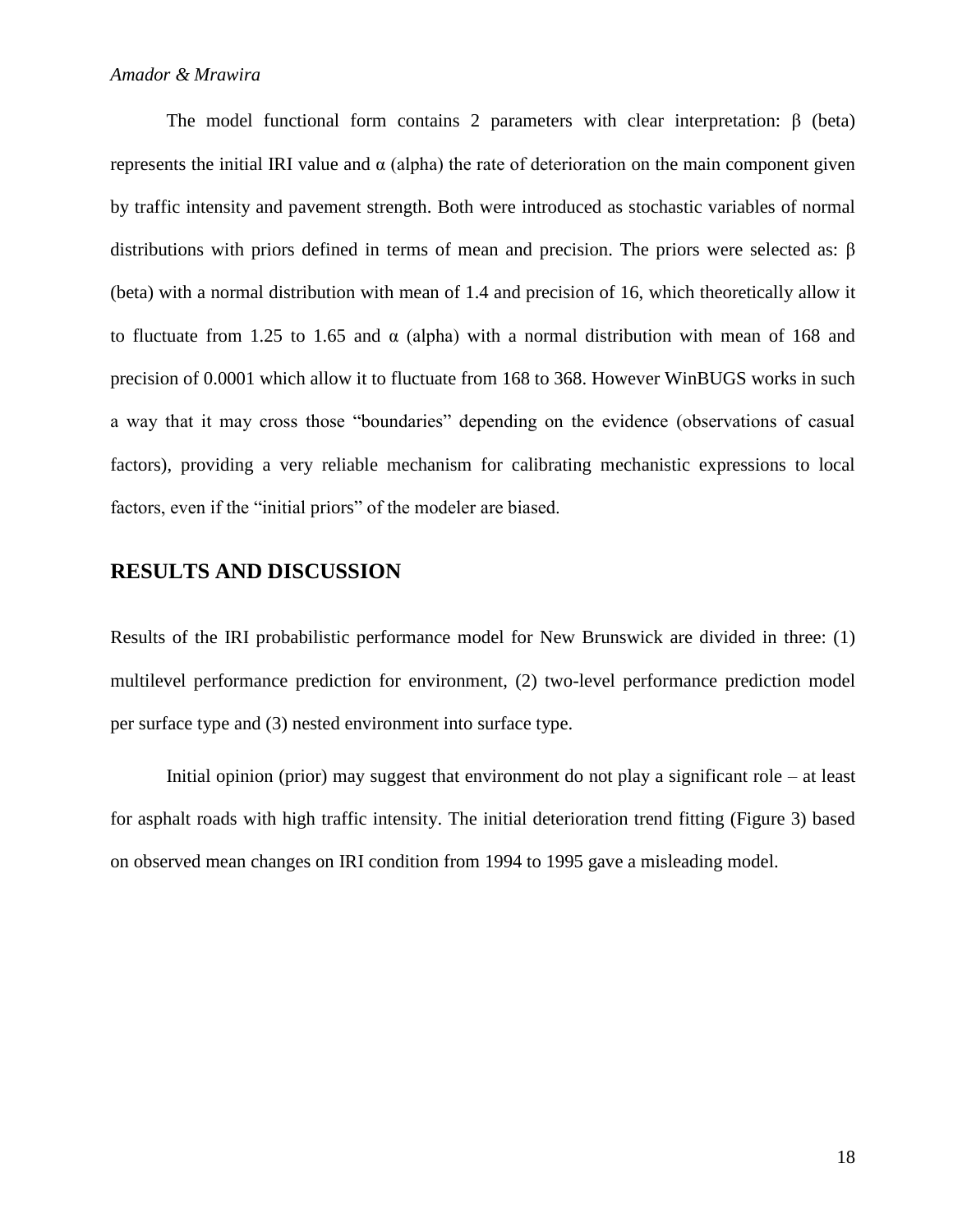

*Figure 3.* **Initial deterioration model for asphalt roads (A) with high (H) traffic: no significant differences found among the environmental groups (1, 2 and 3).**

The result of carrying out a multilevel Bayesian regression produced a more reliable deterioration model.

Posterior values for the stochastic parameters show that poor initial priors for the as-built IRI near 1.4 were wrong. Even with imprecise estimates of prior values of IRI, the model corrected them to values of 0.9 for the environment region 3 (higher freeze-thaw cycles per year), and 1.19 for the environment region 1 (lowest freeze-thaw cycles per year). The model showed closed values of alpha irrespective of the environmental region (Table 2).

*Table 2.* **Posterior Probabilistic distributions of deterioration rate (alpha) and initial value of IRI (Beta)**

| <b>Node</b> | Mean  | Std. Dev. | <b>MC</b> error | 2.5%  | Median | 97.5% |
|-------------|-------|-----------|-----------------|-------|--------|-------|
| Alpha[1]    | 264.6 | 100.9     | 2.219           | 67.43 | 268.2  | 455.0 |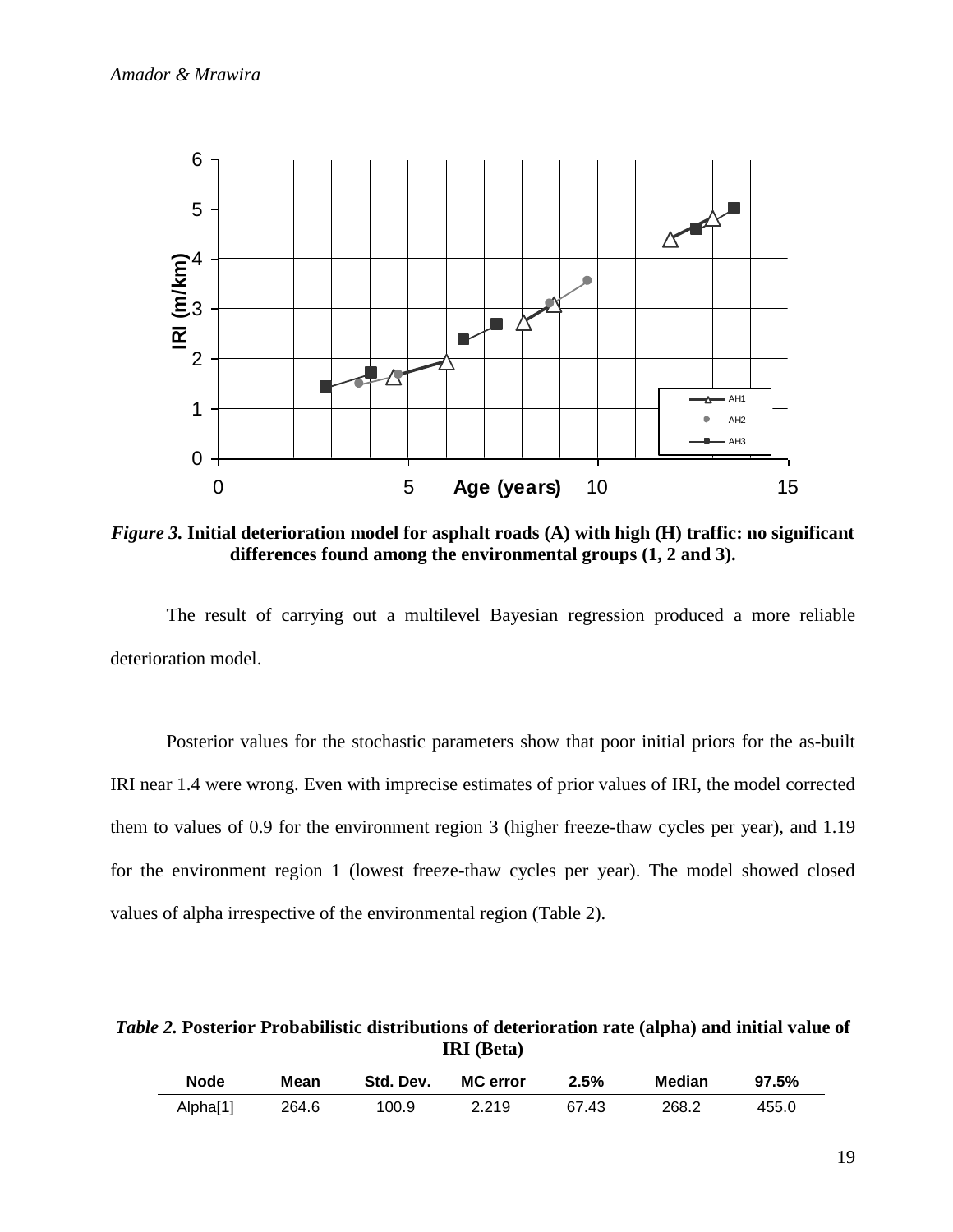| Alpha[2]            | 253.0 | 101.3   | 4.148    | 53.9  | 254.2 | 450.6 |
|---------------------|-------|---------|----------|-------|-------|-------|
| Alpha[3]            | 267.9 | 101.6   | 2.258    | 71.37 | 265.1 | 465.7 |
| Beta[1]             | 1.190 | 0.01849 | 4.059E-4 | 1.155 | 1.190 | 1.226 |
| Beta <sup>[2]</sup> | 1.073 | 0.00741 | 1.522E-4 | 1.059 | 1.073 | 1.087 |
| Beta[3]             | 0.900 | 0.01529 | 3.907E-4 | 0.870 | 0.900 | 0.929 |

Results from the two-level Bayesian model for each surface type show that chipseal roads  $(index = 2)$  not only deteriorate faster but have an initial as-built IRI higher than asphalt roads. Table 3 presents a summary of those results.

| <b>Parameter</b>    | Mean  | Std. Dev. | <b>MCMC</b> error | 2.50% | Median | 97.50% |
|---------------------|-------|-----------|-------------------|-------|--------|--------|
| Alpha[1]            | 262.7 | 99.34     | 1.575             | 67.89 | 262.3  | 459.1  |
| Alpha[2]            | 266.1 | 99.84     | 0.848             | 71.22 | 265.1  | 461.8  |
| Beta[1]             | 1.064 | 0.00969   | 8.09E-05          | 1.045 | 1.064  | 1.083  |
| Beta <sup>[2]</sup> | 1.170 | 0.05002   | 4.03E-04          | 1.072 | 1.170  | 1.268  |

#### **Table 3. Summary Statistics for Parameters α and β**

KEY: *(1) Asphalt; (2) Chipseal road; Std. Dev.= standard deviation.*

A three-level Bayesian model was developed to account for both: environmental effects and surface type. Results from this model showed that it is not possible to distinguish differences in the deterioration rate once environmental zones are nested into surface type (Table 4). After alpha reaches a value close to 266 disregarding of the environment - surface type group. This drawback of the model can be explained by the fact that there were very few points for chipseal roads and the majority of them were for the environmental zone 2. Hence the multilevel model borrowed information from the asphalt model (as explained in Figure 1). In terms of as-built IRI quality, it is possible to conclude that one can observe higher initial deterioration on chipseal roads.

**Table 4. Statistics for Posterior Distributions of Parameters α and β**

| Parameter  | Mean   | Std. Dev. | <b>MCMC Error</b> | 2.50% | Median | $97.50\%$ |
|------------|--------|-----------|-------------------|-------|--------|-----------|
| Alpha[1,1] | 268.90 | 99.83     | 0.995             | 68.69 | 268.90 | 463.60    |
| Alpha[1,2] | 251.30 | 103.90    | 1.898             | 40.98 | 254.70 | 454.20    |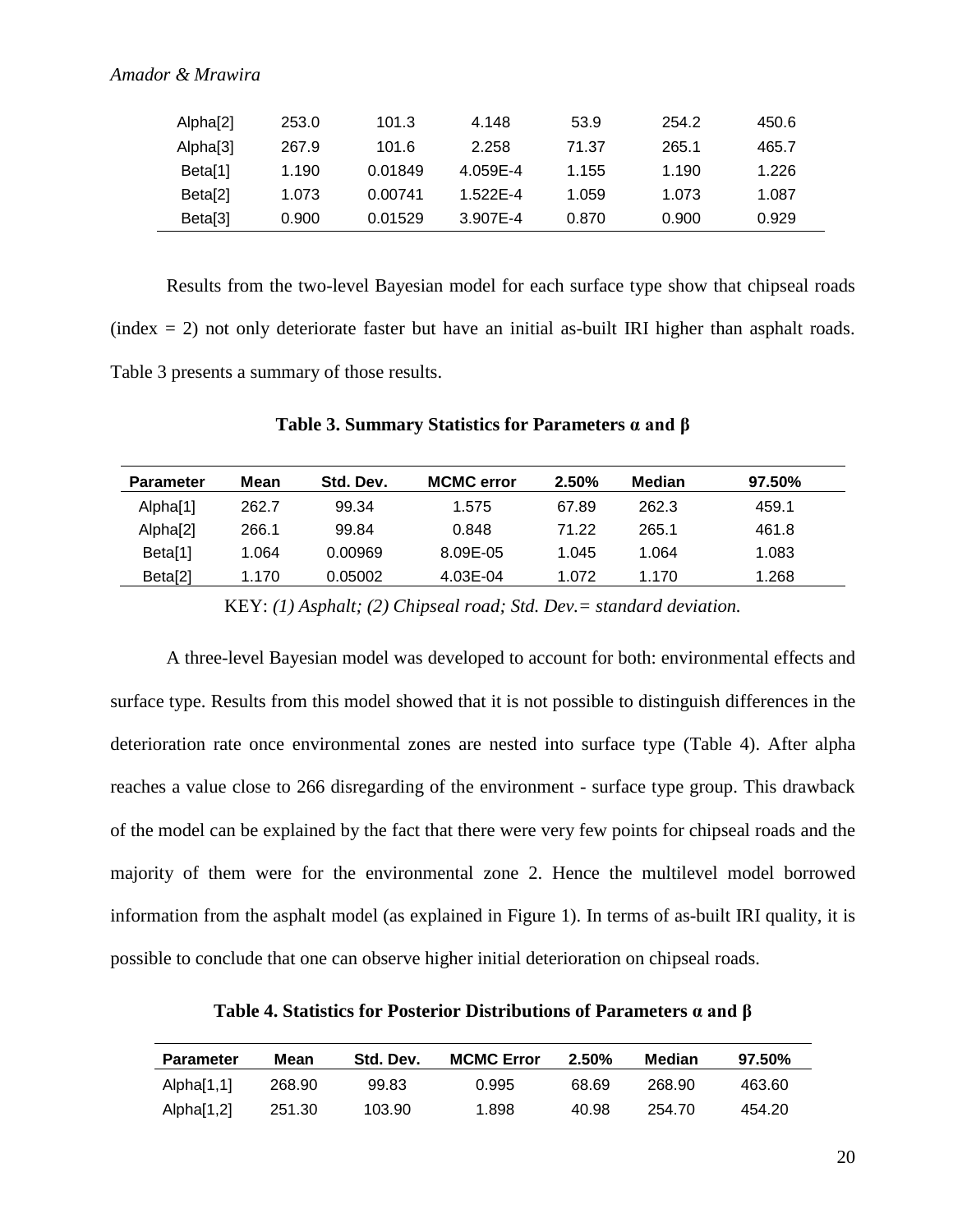| Alpha[1,3]    | 265.80 | 101.50  | 0.993    | 66.66 | 264.90 | 467.00 |
|---------------|--------|---------|----------|-------|--------|--------|
| Alpha $[2,1]$ | 265.90 | 99.55   | 0.913    | 71.59 | 265.50 | 461.60 |
| Alpha[2,2]    | 265.90 | 100.50  | 1.028    | 67.64 | 265.10 | 464.10 |
| Alpha $[2,3]$ | 266.30 | 99.87   | 0.961    | 69.33 | 266.20 | 459.80 |
| Beta[1,1]     | 1.194  | 0.02034 | 2.03E-04 | 1.155 | 1.194  | 1.234  |
| Beta[1,2]     | 1.070  | 0.00815 | 8.40E-05 | 1.054 | 1.07   | 1.086  |
| Beta[1,3]     | 0.885  | 0.01682 | 1.70E-04 | 0.852 | 0.885  | 0.917  |
| Beta[2,1]     | 1.333  | 0.16150 | 0.001543 | 1.018 | 1.332  | 1.650  |
| Beta[2,2]     | 1.155  | 0.03694 | 4.00E-04 | 1.084 | 1.155  | 1.228  |
| Beta[2,3]     | 0.952  | 0.09285 | 9.56E-04 | 0.770 | 0.951  | 1.134  |

*KEY INDEXING [a,b]: a=surface type (1=asphalt, 2=chipseal), b=environment zone (3,2,1 = high, moderate and low variation in freeze-thaw cycles)*

### **SENSITIVITY ANALYSIS OF MODEL PARAMETERS**

A numerical experiment was conducted in order to determine the influence of the model predictors in the response. Ten thousand set of inputs were randomly generated for predictors in order to cover the entire space of all possible combinations of practical levels of the casual factors. The mechanistic expression from Equation 4 was transformed to normalize the casual factors on the response (IRI). Practical levels for four model parameters were established based on observed values on the dataset. The coefficient *m* ranged from 0.07 to 0.08, the parameter age was observed to range from 1 to 26 years, the accumulated number of *ESAL* in millions (expressed as the variable NEM) range from 0.13 to 17, and the *AREA* basin from 23 to 36. Figure 4 show a scatter plot of the one of the six possible pairs of predictors using a random sample of only 1000 set of inputs, the rest of scatter plots were very similar to this one. As shown in the figure the experimental space was adequately covered.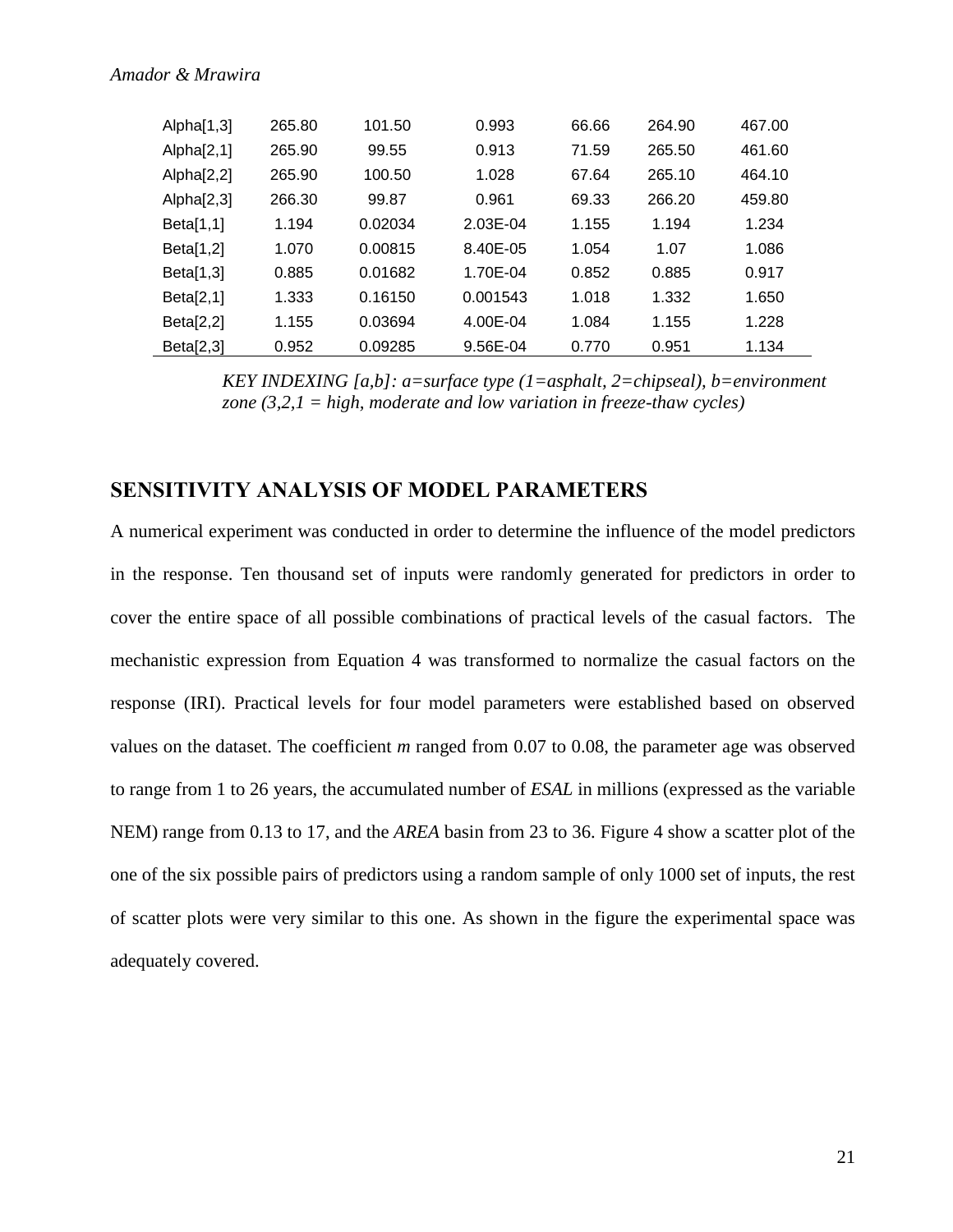

*Figure 4.* **Sample scatter plot for one pairs of predictors.**

The input sets of predictors were used to compute the mean (deterministic) values of the response (IRI). The generated data set (predictors and response) was analysed by a first order (linear) regression model of the form presented below as suggested by Mrawira et al. (1999):

$$
Y = \beta_1 \frac{x_1}{b_1 - a_1} + \beta_2 \frac{x_2}{b_2 - a_2} + \dots + \beta_4 \frac{x_4}{b_4 - a_4}
$$
 [5]

where  $Y = IRI$  (i.e., response variable of interest);  $x_j = j^{th}$  input variable with range  $[a_j, b_j]$  for the four causal factors above mentioned and,  $\beta_1, \ldots, \beta_4$  are coefficients to be estimated by the least square approach.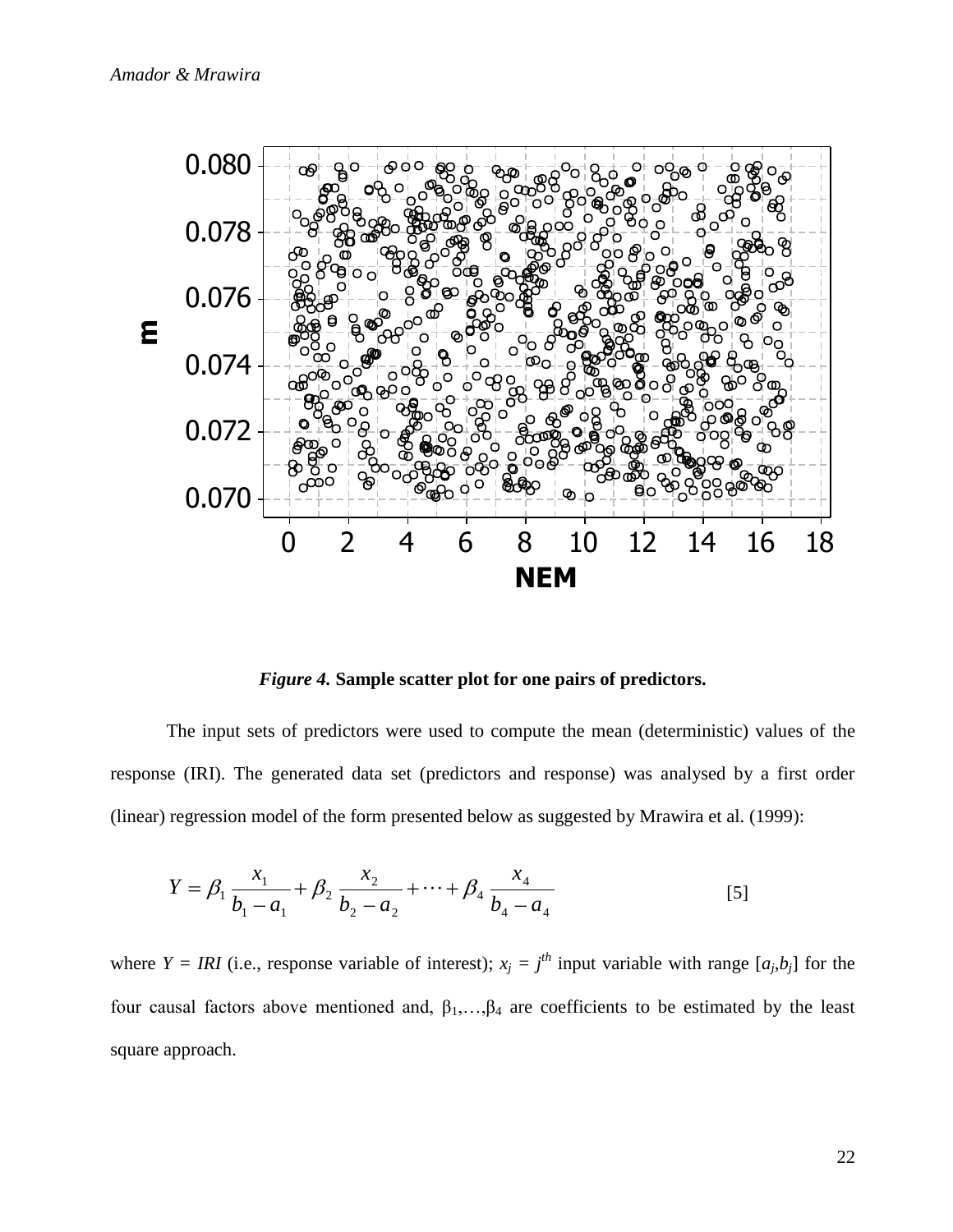According to Mrawira et al. (1999) the coefficients  $\beta_i$  provide an estimate of factor sensitivity for  $x_j$ , because they reflect the impact on IRI of changing every causal factor from its minimum to its maximum value. Table 5 summarizes the estimated regression coefficients sorted by magnitude. All coefficients  $β<sub>i</sub>$  are larger enough to be significant at a 1% significance level (*p* value less than 0.01), but the one with the largest impact on the response is the environmental coefficient *m*. The age of the road, the area and, the accumulated traffic –all– showed a similar order of magnitude in the sensitivity of the response.

| <b>Input Factor</b> | <b>Estimated</b><br>Coefficient $\beta$ | <b>Standard</b><br>Error | t-<br>statistic | p value |
|---------------------|-----------------------------------------|--------------------------|-----------------|---------|
| m                   | 38588                                   | 2546                     | 15.14           | 0.000   |
| Age                 | 236.46                                  | 3.291                    | 71.85           | 0.000   |
| <b>NEM</b>          | 114.62                                  | 4.912                    | 23.34           | 0.000   |
| AREA                | $-193.75$                               | 6.144                    | $-31.53$        | 0.000   |

**Table 5***.* **Fitted Normalized Coefficients of the Predictors of the IRI Model**

The largest sensitivity of the model to the factor *m* can be explained in the context of the New Brunswick road network as the effect due to the environment (Table 3). Low volume traffic roads in New Brunswick seem to deteriorate due to the environment, because of the freeze-thaw cycles. This hypothesis is also supported by the preliminary results from initial deterioration models of Figures 2 and 3 where environment seems to have a lesser contribution on deterioration for the high traffic intensity whereas the impact increase on roads with lower traffic. The intensity of traffic loading in New Brunswick ranges from 100,000 to 1.0 million *ESAL / year.* In comparison to other regions for example, route 20 in Quebec, the traffic loading can be in excess of 5 to 10 million ESALs / year.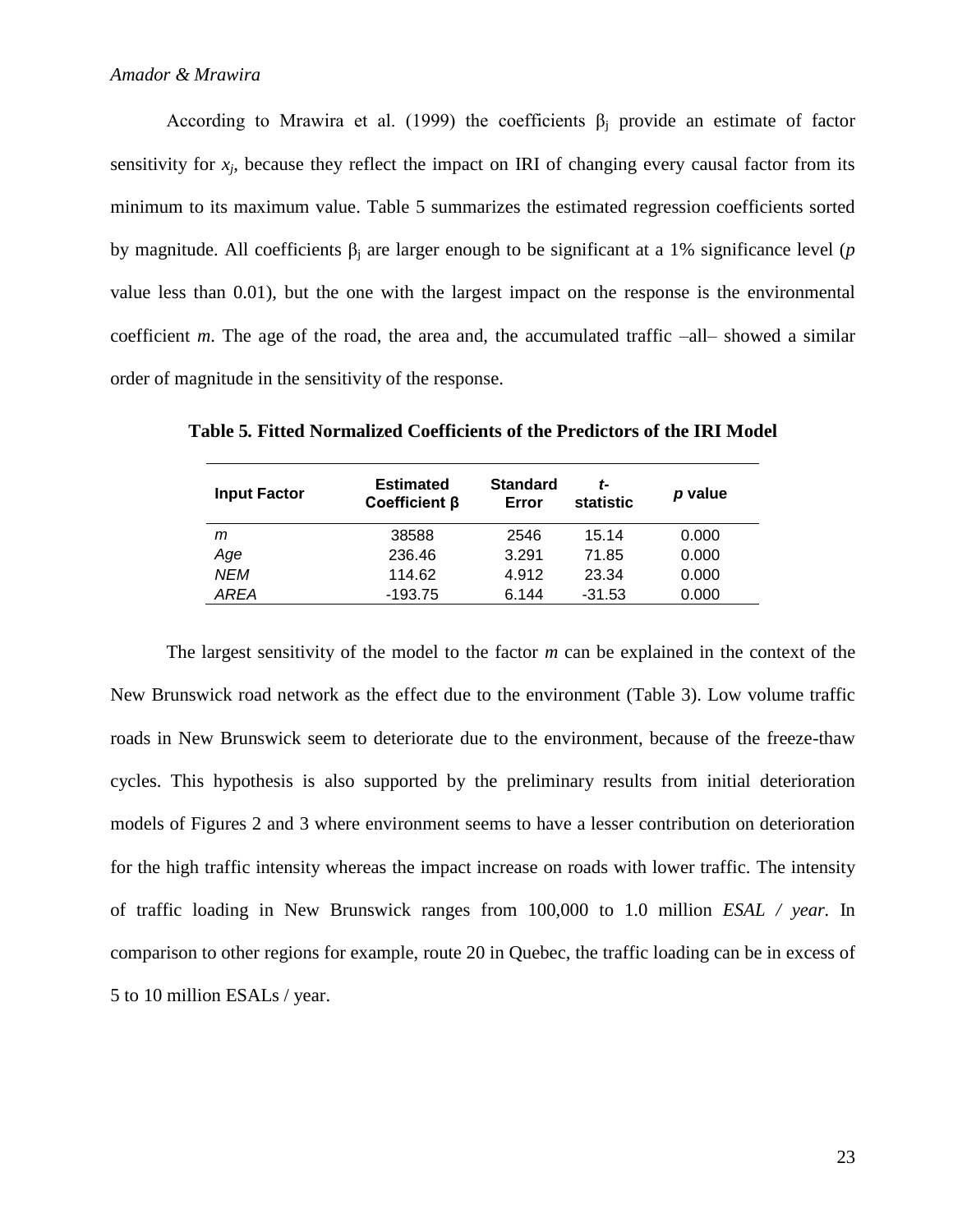### **PRACTICAL IMPLEMENTATION OF THE PERFORMANCE MODEL**

Results from WINBUGS such as those presented in Table 2 are useful for generating two types of deterioration models: (1) a deterministic model for the mean response accompanied by variability boundaries for the 95% confidence interval and (2) a transition probability matrix (TPM).

For a deterministic model one need to select the mean along with the 2.5% and 97.5% values of every coefficient in the mechanistic equation and produce a plot of performance deterioration with three lines representing the mean along with the variability envelop. For pavement families stated above, the boundaries are obtained for the extreme cases of predictors affecting the performance, for each pavement family and range of traffic loading. Figure 5 shows an example of a deterministic deterioration model for asphalt roads in environmental zone 3 with annual traffic load of 0.5 – 1.0 million *ESAL* per year.



*Figure 5.* **Deterministic deterioration model with variability for 95% confidence interval**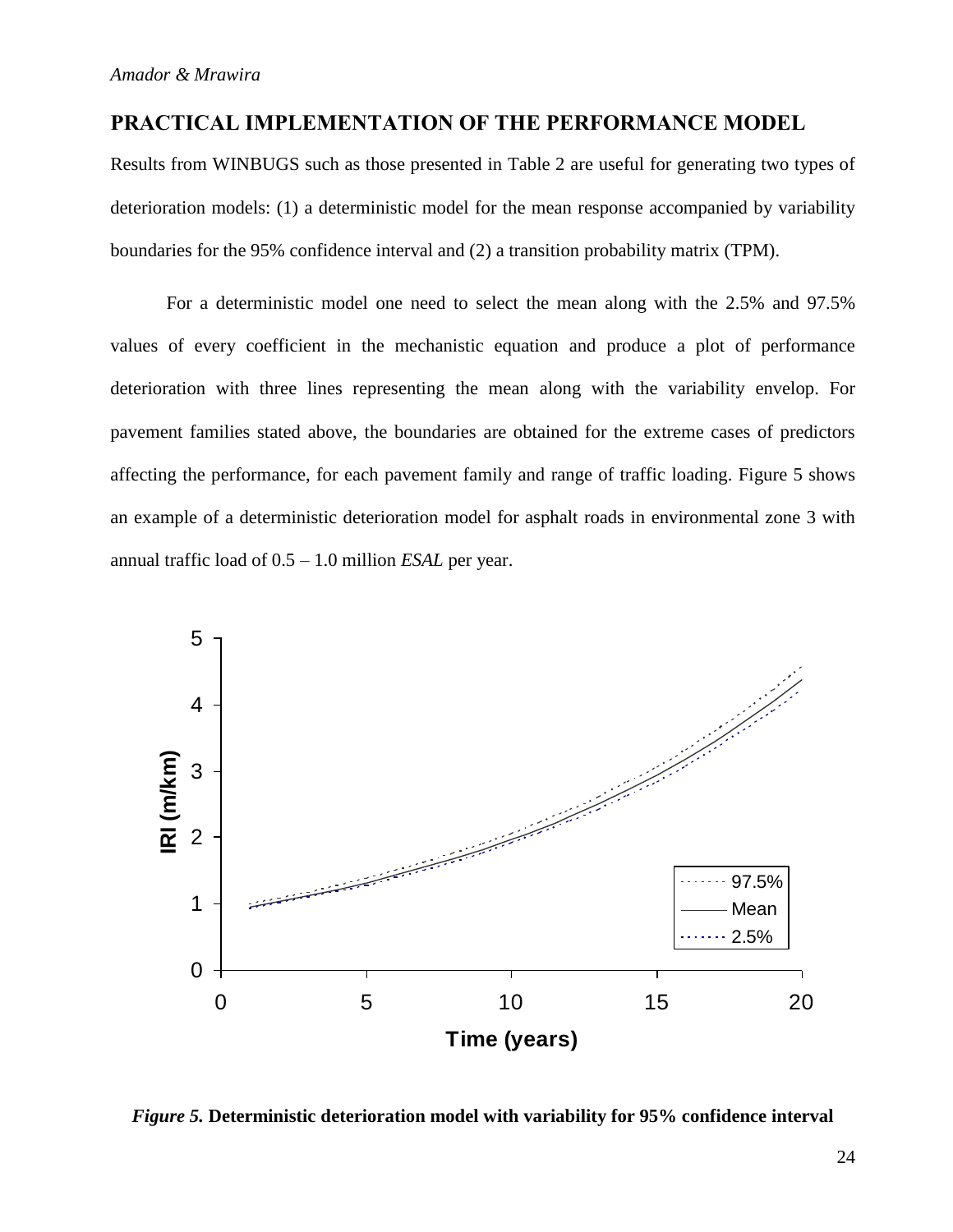To obtain a transition probabilities matrix one need to generate a probabilistic distribution of the response every year considering how the variability of the coefficients impact the variation of the expected response. A normal distribution of the mean of IRI and standard deviation was used. This distribution was discretized by a histogram of frequencies of the response (IRI). The frequency of every bar (interval) in the histogram was normalized to obtain percentages. Finally the set of normalized values per year were grouped and their percentages assigned to cells of the TPM. This concept is illustrated in Figure 6. Every row in the TPM comes from a group range of IRI per year. Table 6 show the TPM for the same pavement family during the first 10 years.



*Figure 6.* **Procedure to express a deterministic performance model in form of a TPM.**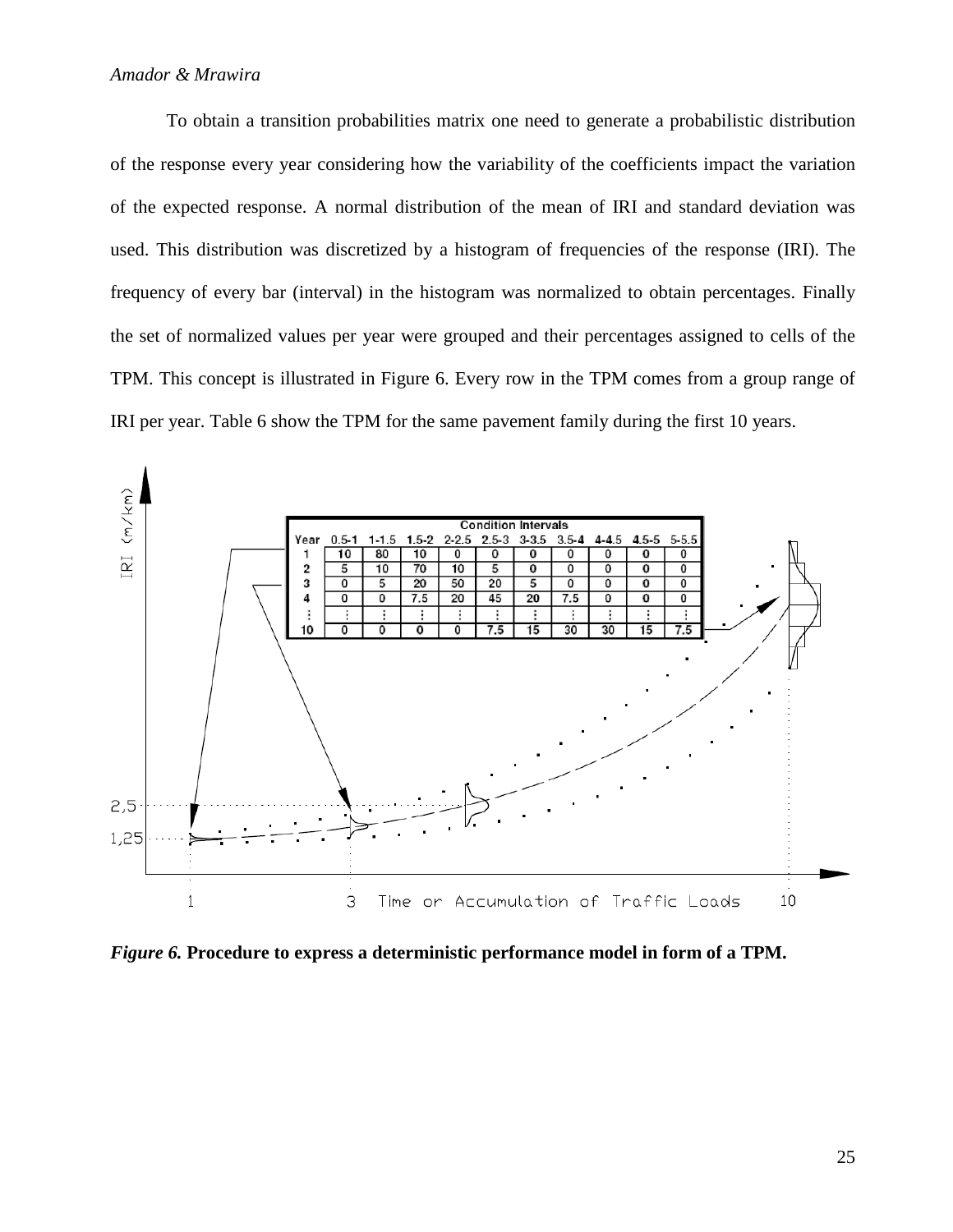|              | <b>Condition Intervals</b> |           |             |             |             |             |             |             |             |             |           |             |
|--------------|----------------------------|-----------|-------------|-------------|-------------|-------------|-------------|-------------|-------------|-------------|-----------|-------------|
| Year         | $0.9 - 1$                  | $1 - 1.1$ | $1.1 - 1.2$ | $1.2 - 1.3$ | $1.3 - 1.4$ | $1.4 - 1.5$ | $1.5 - 1.6$ | $1.6 - 1.7$ | $1.7 - 1.8$ | $1.8 - 1.9$ | $1.9 - 2$ | $2 - 2.1$   |
| 1            | 100                        | $\Omega$  | $\Omega$    | 0           | 0           | 0           | 0           | 0           | 0           | 0           | 0         | 0           |
| $\mathbf{2}$ | $\mathbf{2}$               | 98        | $\Omega$    | $\Omega$    | 0           | 0           | 0           | 0           | 0           | 0           | 0         | 0           |
| 3            | 0                          | 6         | 93          | 1           | 0           | 0           | 0           | 0           | 0           | 0           | $\Omega$  | 0           |
| 4            | 0                          | $\Omega$  | 16          | 84          | $\Omega$    | 0           | 0           | 0           | 0           | 0           | $\Omega$  | 0           |
| 5            | 0                          | 0         | $\Omega$    | 21          | 79          | 0           | 0           | 0           | 0           | 0           | 0         | 0           |
| 6            | $\Omega$                   | $\Omega$  | $\Omega$    | $\Omega$    | 11.4        | 88.3        | 0.3         | 0           | 0           | $\Omega$    | 0         | 0           |
| 7            | 0                          | $\Omega$  | $\Omega$    | 0           | 0           | 5           | 90          | 5           | 0           | $\Omega$    | 0         | 0           |
| 8            | 0                          | $\Omega$  | $\Omega$    | 0           | 0           | 0           | 0.4         | 74.4        | 25.2        | $\Omega$    | $\Omega$  | $\Omega$    |
| 9            | $\Omega$                   | $\Omega$  | $\Omega$    | 0           | 0           | 0           | $\Omega$    | 0           | 28          | 71          | 1         | $\mathbf 0$ |
| 10           | 0                          | $\Omega$  | $\Omega$    | 0           | 0           | 0           | 0           | 0           | 0           | 2.5         | 77.5      | 20          |

**Table 6. Transition Probabilities Matrix for the Deterministic Model of Figure 9**

It should be noted that in a multilevel Bayesian model one has coefficients for the model depending on how many pavement families or homogeneous groups were created. For example, there are six deterioration models by environmental region and type of surface from the three-level Bayesian model whose results are presented on Table 4.

### **CONCLUSIONS AND RECOMMENDATIONS**

Multi-level Bayesian modeling has demonstrated capable of calibrating mechanistic model parameters from local observed data while capturing reliability by estimating a desired confidence interval of the predictions. The proposed modeling technique is capable of incorporating expert criteria in cases of insufficient data.

Multi-level Bayesian proposed a more logical treatment of the data because it avoids the traditional creation of pavement families and the dilemma of justifying the criteria for partitioning the dataset, preventing biased results. However, multi-level Bayesian modeling poses a limitation in terms of physical interpretability of calibrated coefficients from groups from few observations.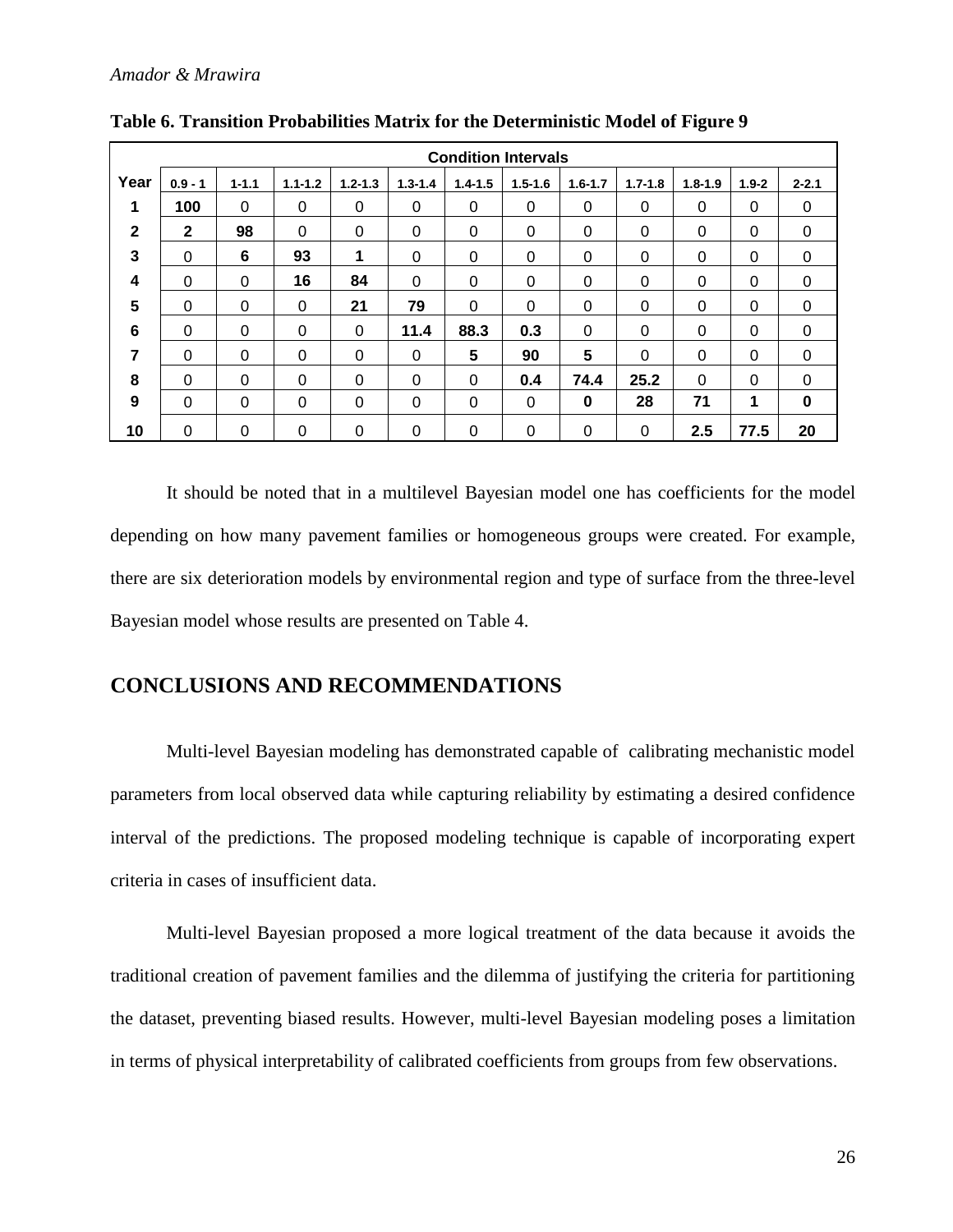Using a mixed approach for the estimation of the pavement strength parameter "area" proved to address limitations of traditional methods producing randomize values capable of preserving the integrity of the original dataset (i.e. mean, skewness and standard deviation) to avoid biased results.

Pavement strength originally intended to be represented by the modified structural number can be replaced by the deflection basin "*AREA*" parameter, which facilitates the implementation of the proposed model. Environment plays a significant role in the deterioration of roads with lower volumes of traffic. This preponderance vanishes when traffic intensity increases and become more relevant.

It was observed in the three-level Bayesian model that chipseal pavements for environment zones 1 and 3 were scarce in observations and hence their results look like those of the environmental zone 2. Meanwhile it was possible to affirm that chipseal roads deteriorate faster and have higher initial as-built IRI; however, the model could not distinguish in terms of deterioration rate for chipseal roads at different environmental zones.

It was possible to confirm that the influence of priors in posterior distributions of the parameters weakens as the amount of available observation increases. This was the case with the prior assumption that the average as-built IRI is about 1.4 irrespective of environmental zone. After running the multilevel model, the corrected posteriors showed that initial IRI values actually ranged from 0.9 to 1.19 depending on the environmental region.

Practical implementation of performance modeling based on the results of a multi-level Bayesian modeling can be done by: (1) a modified classical deterministic approach or (2) a Markov Chain. The modification in the deterministic prediction consisted of the incorporation of measures

27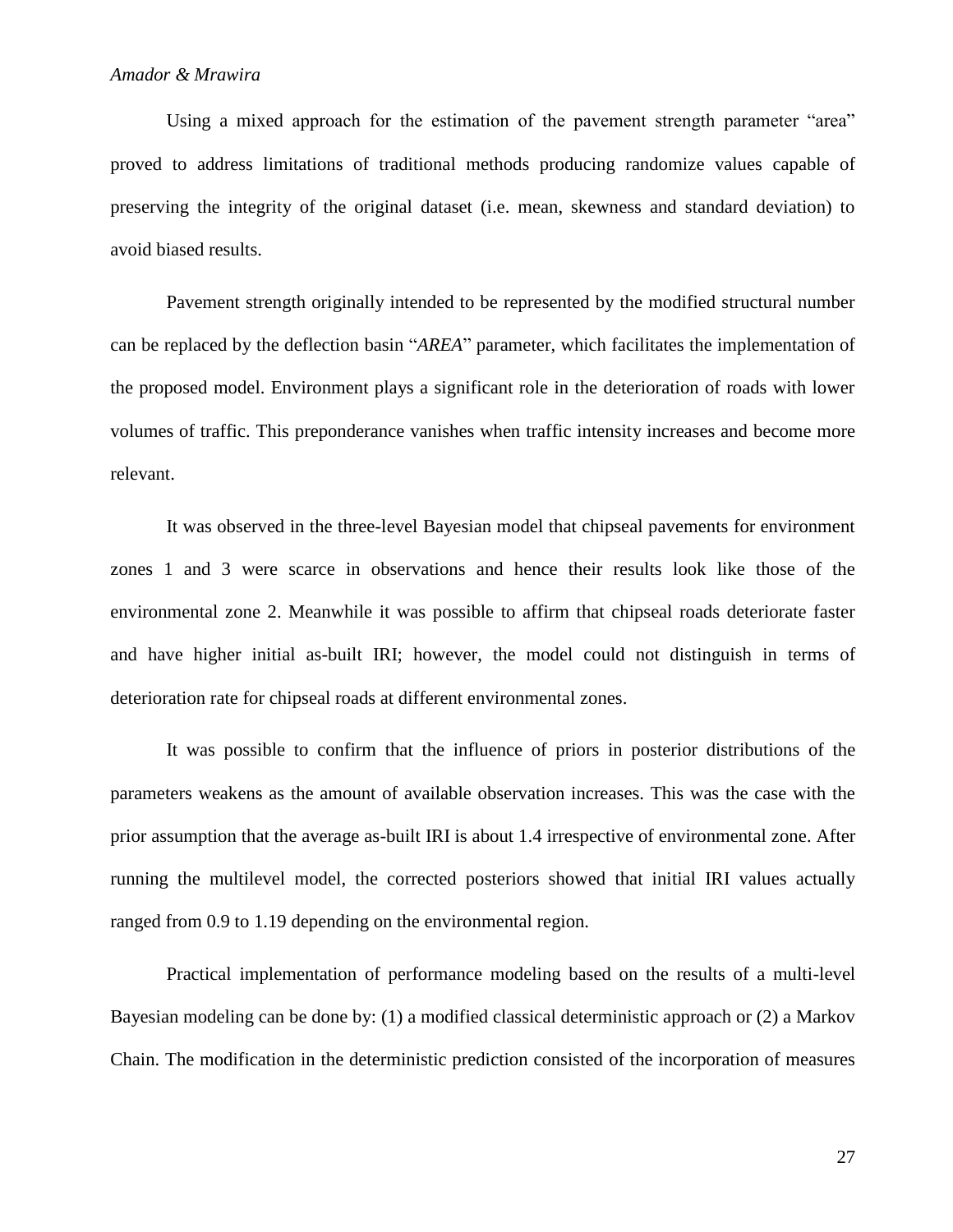of variability in the predicted response. Markov chain has the additional advantage of explicitly showing the probability of occurrence of every level of the response.

Estimated values of the coefficient alpha are particular to the modified model presented in this paper reflecting the replacement of the modified structural number with the *AREA* parameter.

# **REFERENCES**

Albert, J. 2007. Bayesian Computation with R. Springer-Verlag, New York, N.Y.

Amador, L., Mrawira, D. 2009. Roads Performance Modeling and Management System from Two Condition Data Points: Case Study of Costa Rica. Journal of Transportation Engineering, ASCE, December 2009: pp999-1007

Andrieu, C., Freitas, N., Doucet, A. and Jordan, M. (2002). An Introduction to MCMC for Machine Learning (ML) Volume 50 (1-2): pp5-43

Bishop, C.M. (2006). Pattern Recognition and Machine Learning. Sprienger Science + Business Media, LLC. New York, NY.

Butt, A., Shahin, M.Y., Feighan, K.J. and Carpenter, S.H. (1997). Pavement Performance Prediction Model Using the Markov Process. In *Transportation Research Record: Journal of the Transportation Research Board, No.* 1123, TRB, National Research Council, Washington, D.C., pp. 12- 19.

Canadian Strategic Highway Research Program (C-SHRP). (1997). Transportation Association of Canada. C-SHRP Bayesian Modelling: A User's Guide. Canadian Strategic Highway Research Program, Ottawa.

Foxworthy, P.T. and Darter, M.I. (1989). "ILLI-SLAB and FWD Deflection Basin for Characterization of Rigid Pavements". Nondestructive Testing of Pavements and Backcalculation of Moduli, ASTM STP 1026, A.J. Bush III and G.Y. Baladi, Editors, American Society for Testing Materials, Philadelphia. Pp. 368-386.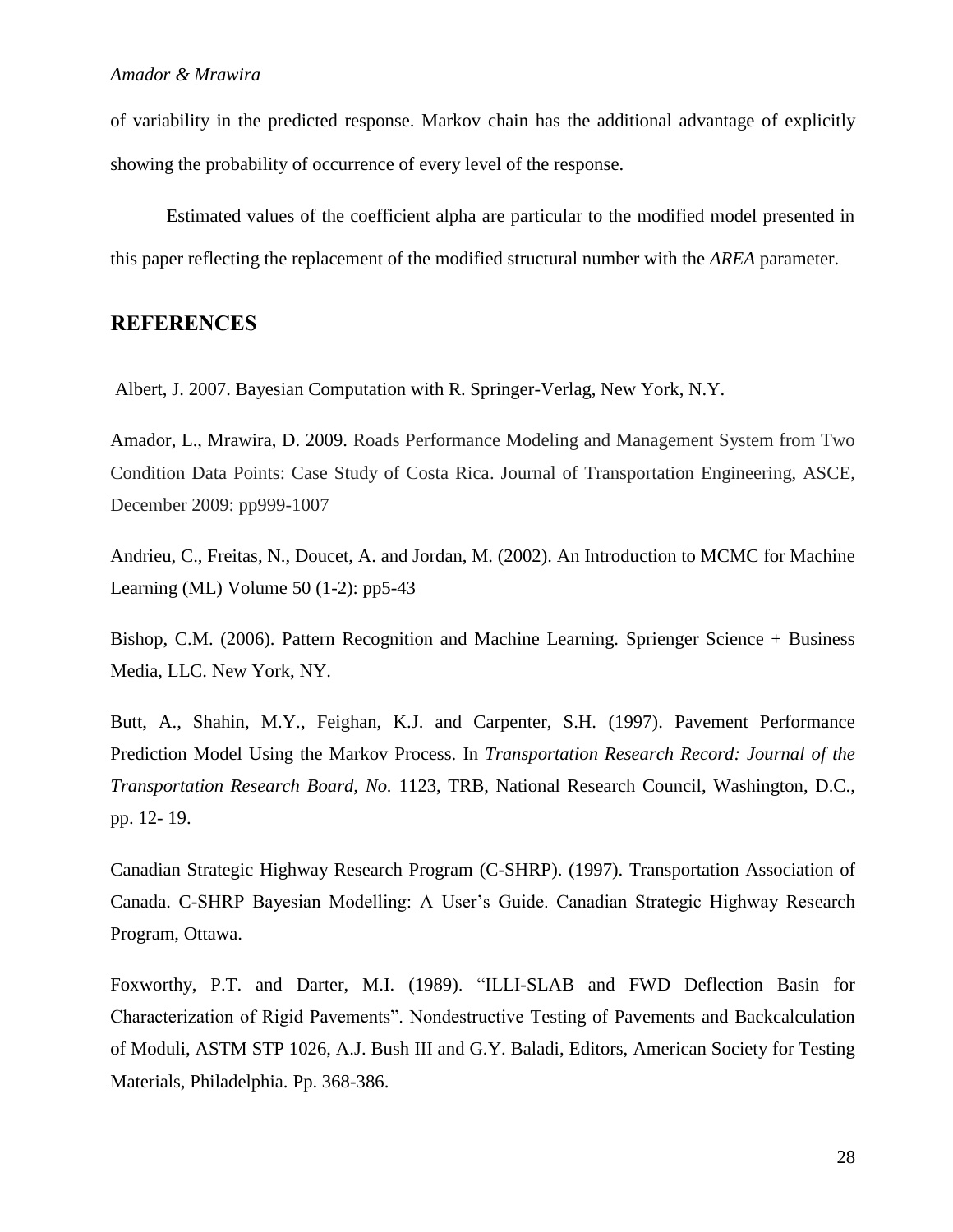Freitas, N. (1999). Bayesian Methods for Neural Networks. Trinity College, University of Cambridge. PhD Thesis [online]. Available from <http://www.cs.ubc.ca/~nando/publications.html> [cited June 3, 2009]

Gamerman, D., Lopes H. (2006). Markov Chain Monte Carlo; Stochastic Simulation for Bayesian Inference. 2nd Edition Chapman and Hall/CRC, Taylor Francis Group. Boca Raton, FL.

Gelman, A., Hill, J. (2007). Data Analysis Using Regression and Multilevel/Hierarchical Models. 1<sup>st</sup> Edition, 5<sup>th</sup> reprinting. Cambridge University Press. New York, NY.

George, K.P., Rajagopal, A.S. and Lim, L.K. (1989). Models for Predicting Pavement Deterioration. In Transportation Research Record: Journal of the Transportation Research Board, No. 1215, TRB, National Research Council, Washington, D.C., 1989, pp.  $1 - 7$ .

Haas, R., Hudson, W.R., Zaniewski, J. (1994). "Modern Pavement Management". Krieger Publishing Company. Malabar, Florida.

Hong, F., Prozzi, J.,A. (2006). Estimation of Pavement Performance Deterioration Using Bayesian Approach. Journal of Infrastructure Systems, 12: 77- 86

Khan, A.A., (2008). Feasibility of using lightweight aggregate to mitigate frost damage in flexible pavements. PhD. Thesis. University of New Brunswick. Canada

Kim, Y.R. (1998). Assessing Pavement Layer Condition Using Deflection Data. National Cooperative Highway Research Program Project 10-48, Transportation Research Board, Washington D.C.

Mrawira, D., MacNaughton, J., and Amador, L. (2008). *"Pushing the Frontier of Asset Management: using trade-off analysis across asset-types to support agency's budget exercise".* Proceedings of the  $7<sup>th</sup>$  International Conference on Managing Public Assets. Calgary Alberta.

Mrawira, D., Welch, W.J., Schonlau, M., and Haas, R. (1999). Sensitivity Analysis of Computer Models: World Bank HDM-III Model. Journal of Transportation Engineering. Vol. 125, No.5, September/October 1999. pp 421 – 428.